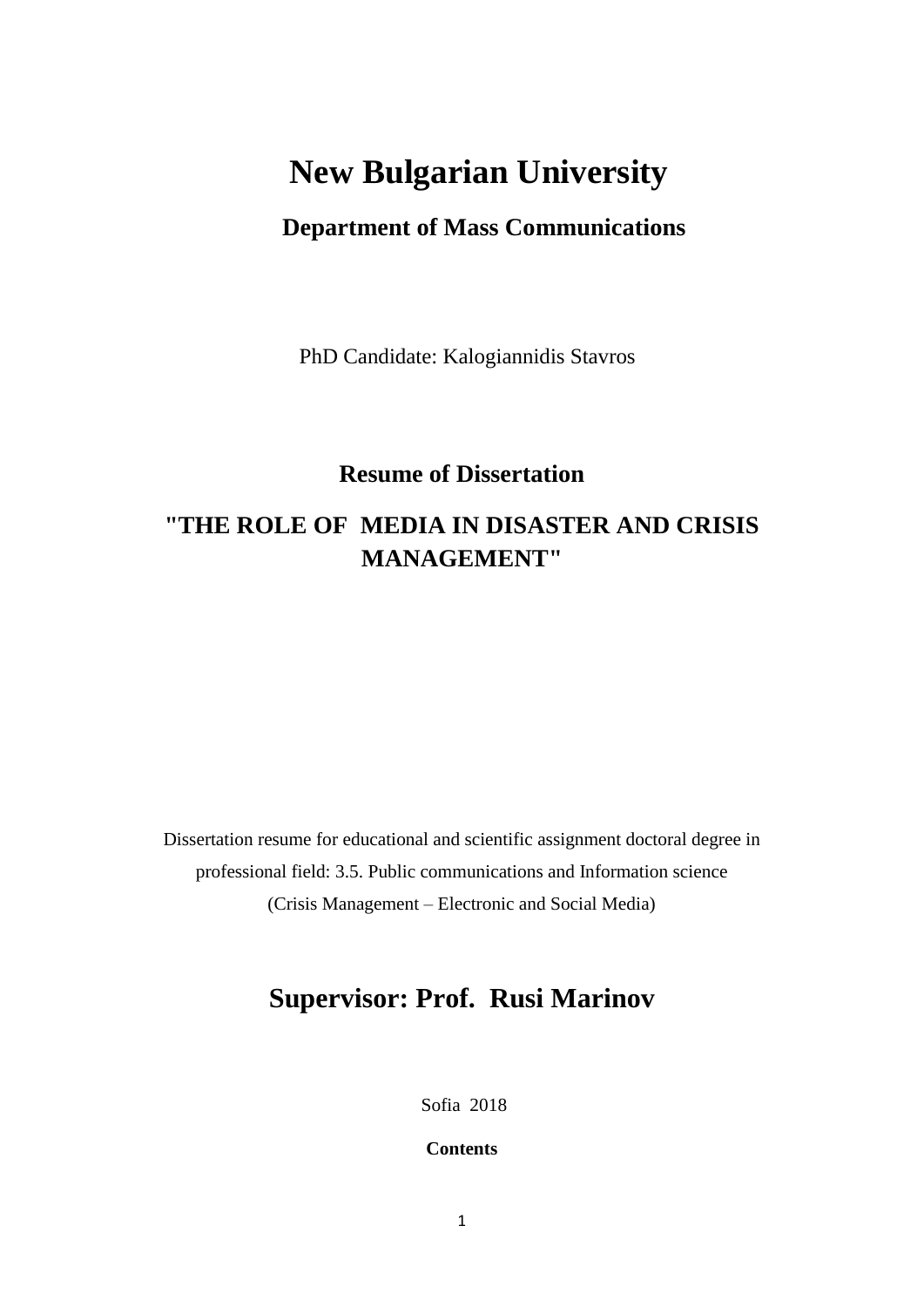| Chapter 1. New trends in crisis management, disaster and risk management 10                        |  |
|----------------------------------------------------------------------------------------------------|--|
|                                                                                                    |  |
|                                                                                                    |  |
| 3. The theory of structural-functional systems theory and Diffusion of innovation  11              |  |
|                                                                                                    |  |
|                                                                                                    |  |
|                                                                                                    |  |
|                                                                                                    |  |
|                                                                                                    |  |
| 2. Communication between the media and the managers of the critical situation / event 14           |  |
|                                                                                                    |  |
|                                                                                                    |  |
|                                                                                                    |  |
|                                                                                                    |  |
|                                                                                                    |  |
|                                                                                                    |  |
| Chapter 3. European Centers, Programs, Crisis / Disaster / Risk Management Plans 19                |  |
|                                                                                                    |  |
|                                                                                                    |  |
|                                                                                                    |  |
|                                                                                                    |  |
| 5. The Common Emergency Communication and Information System CECIS  24                             |  |
|                                                                                                    |  |
|                                                                                                    |  |
|                                                                                                    |  |
|                                                                                                    |  |
|                                                                                                    |  |
|                                                                                                    |  |
| Chapter 4. The experience of communication and the media in Greece and the Balkan countries during |  |
|                                                                                                    |  |
| 1. Develop, improve and establish a platform, within frameworks and standards of knowledge         |  |
|                                                                                                    |  |
| 2. Social media as useful information and communication tools in times of crisis29                 |  |
| 3. Availability of ICT technology and the communication of crises and disasters for vulnerable     |  |
|                                                                                                    |  |
|                                                                                                    |  |
|                                                                                                    |  |
|                                                                                                    |  |
|                                                                                                    |  |
|                                                                                                    |  |
|                                                                                                    |  |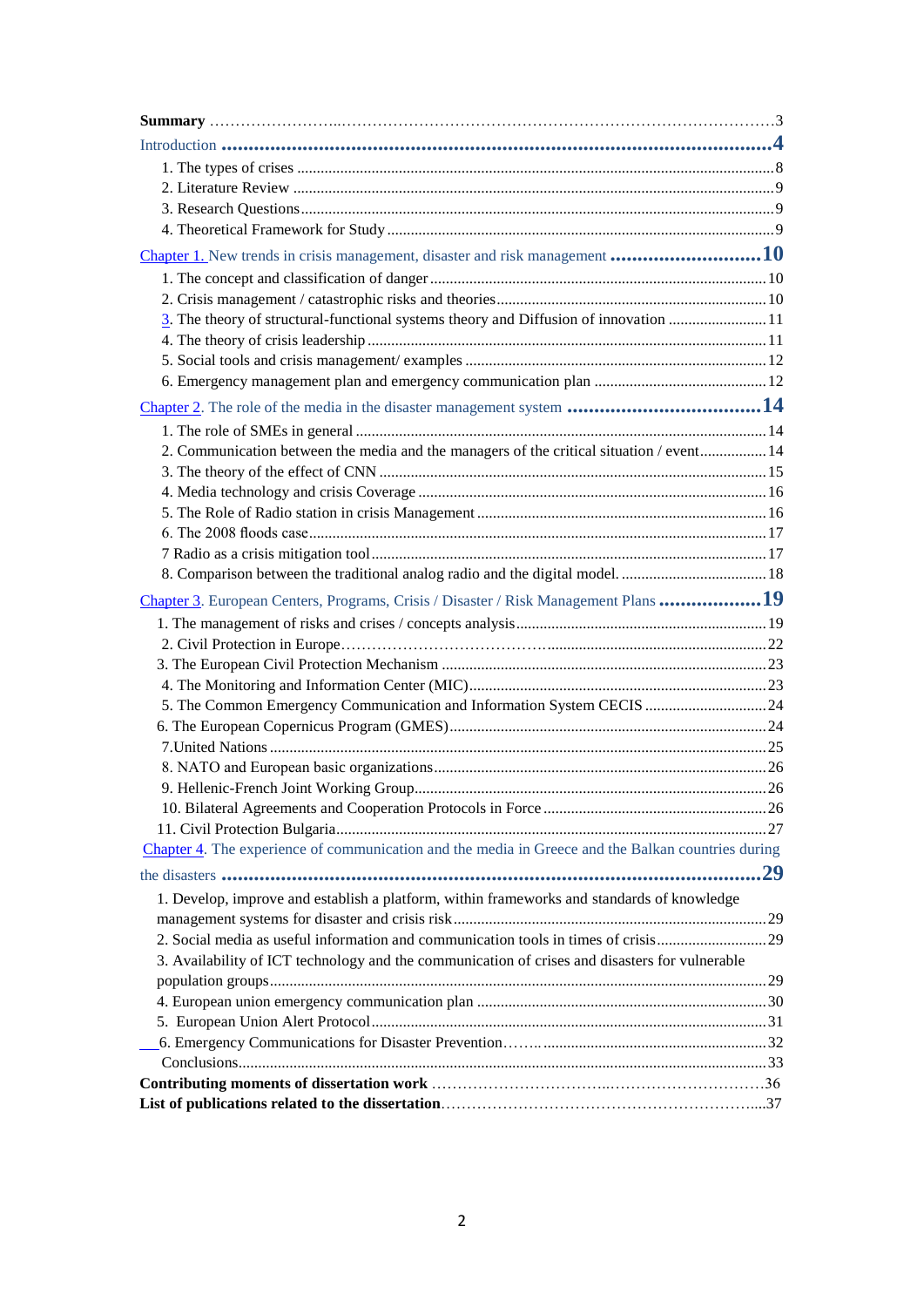#### **Summary**

This paper is referred to the role of SMEs in critical situations, in risk situations ("The role of SMEs in managing disastrous crises"). The ultimate goal, through the bibliographic review, is to see whether SMEs influence the knowledge of the public, how objective and true the information they are transmitting is.

For this purpose, this work was structured accordingly. Thus, initially and after the introduction, a comprehensive record of the catastrophic crisis is made as a concept, its characteristics, its species, its time phases and its types.

Subsequently, the second chapter is related with new trends in crisis management, disaster and risk management. Thus, the focus is on the concept of risk, its classification, crisis management, models and the current theories of crisis management.

The third chapter studies the role of SMEs in the disaster management system. In particular, this chapter includes bibliographic material on the role of SMEs in general, the influence of SMEs, the management of the critical situation by SMEs and the way SMEs are approaching it, the contribution of SMEs in general, the communication between staff of SMEs with crisis managers and the meeting between these two sides, the role of SMEs in critical situations more extensively.

The fourth chapter deals with European centers, programs, plans for crisis management, disasters and risks. In the fifth chapter the analysis of the experience in the field of communications and the media in Greece and the Balkan countries during the disasters, with the last chapter (chapter 6) being the conclusive chapter

**Key words**: crisis, risk, influence, media, information, objectivity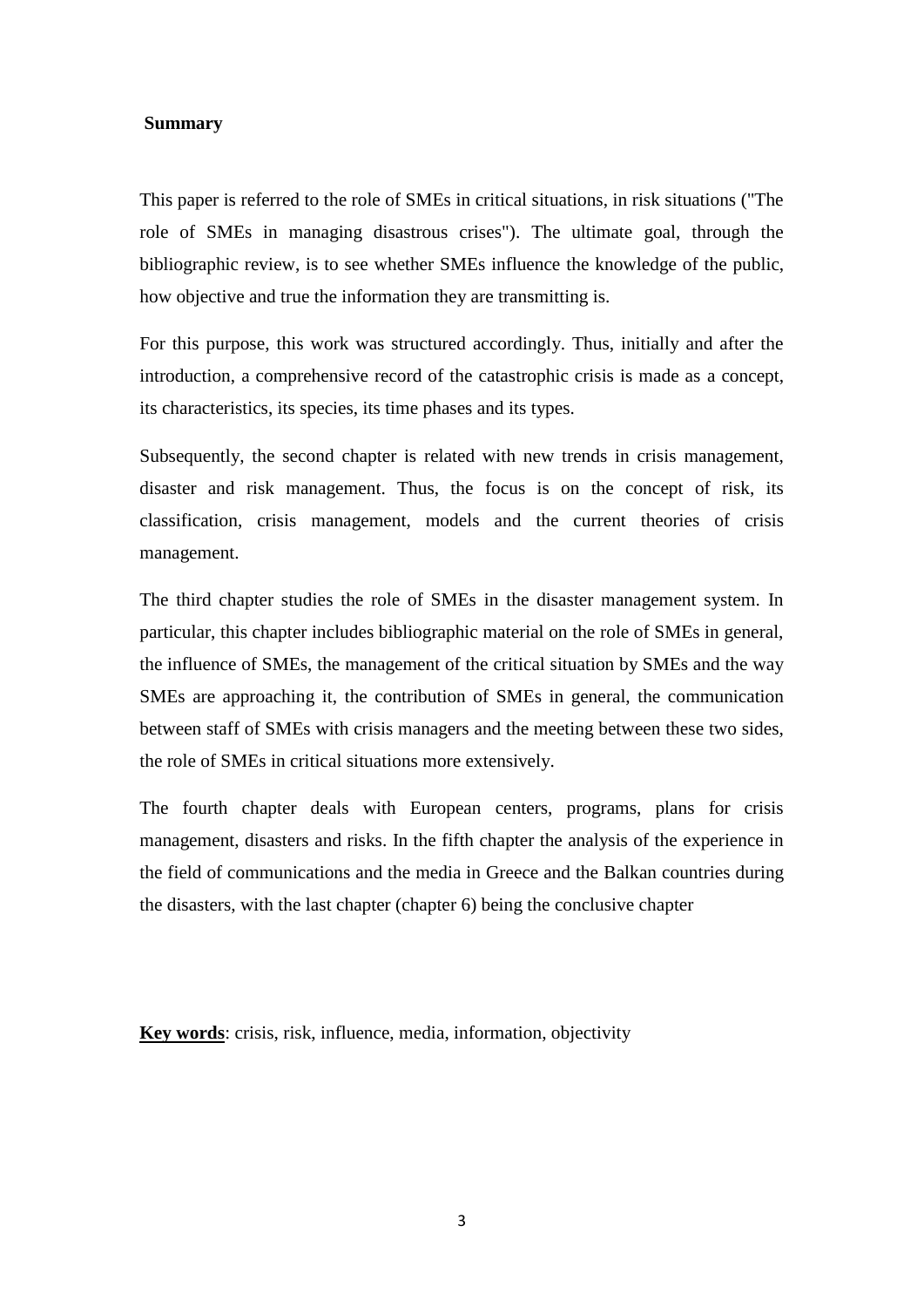### **Introduction**

**Managing the catastrophic crisis by SMEs in general.** The media intensively cover the major disasters and the statements that cause panic and collective anxiety. The crisis is generally about society, organizations, groups and individuals. This is an unpleasant event of high intensity, with difficulty to control and the main consequences of the disruptions of a society, material, social and environmental losses, while creating important problems that cannot be solved with the existing sources of assistance. It also appears that manipulating information in times of crisis and pursuing ambiguous goals is not a recent invention.

**The purpose of investigating the matter.** This dissertation, focusing on the key issue "SMEs and their role in disaster management", aims to contribute to an in-depth study of crisis management at the level of public administration. The aim of the thesis is through the existing knowledge of the Bulgarian, Greek and foreign literature in relation to the empirical knowledge to identify and evaluate the factors that influence jointly the crisis management process and the operation of crisis management teams in the government and the involved members as effectively as possible, to avoid crises and minimize the consequences for their proper treatment.

For the purposes of the study, it was taken into account that, according to the existing literature, the crisis management process consists of three general phases. The precrisis phase involving the detection of arrival signals a possible crisis prevention and preparation.

During the phase reaction (during the disaster), the crisis involves identifying the state as crisis and coping and after the crisis involving the recovery and the knowledge acquired by the management.

The research therefore focused on the three phases of crisis management, and whereas the three phases resulting from the tensions and disagreements between the research leader and the group's crisis management team are thought to affect the choice of conflict management methods as there is a more objective approach to the crisis. This is particularly important, since crises directly affecting demand indirectly in the public administration have a huge impact on a country and its citizens.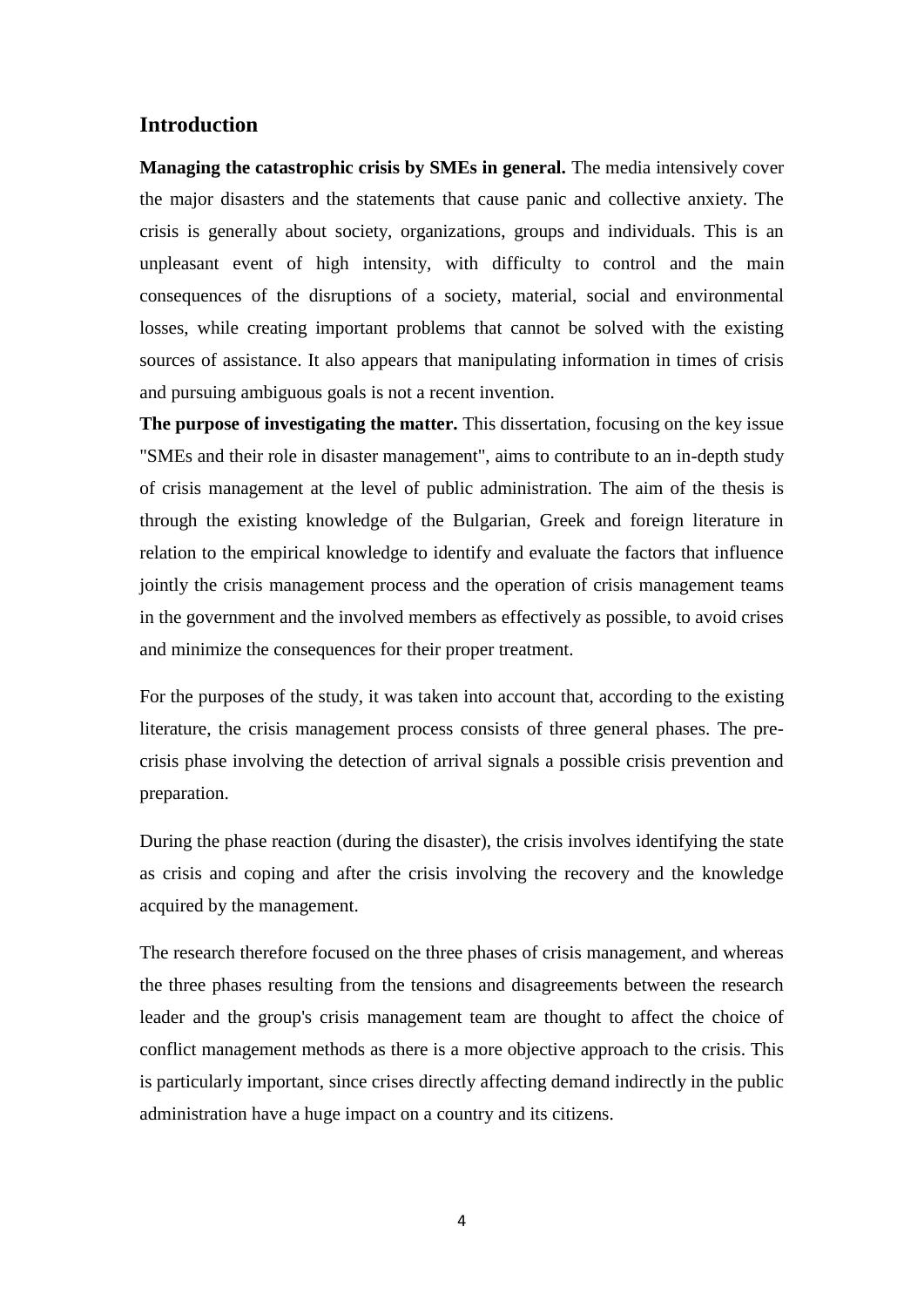**The basic research cases are as follows:** The crises are an integral part of the modern political, economic, social and business environment, which today is more than ever confirmed by international developments. Diversity, the particular development and development conditions of others, and the results of their performance, create both individually and collectively the need to study and analyze management as situations are studied with the system approach.

Managing a crisis is the effort of members of a system, with the co-operation of unrelated or immediate interests in the system, to prevent or deal effectively with crises. It is vital to the public administration as it directly affects the long-term future of the social system. The study will not be one-dimensional and simply as a process, as in all critical situations it threatens the human or the resources used and thus influenced the decision-making process from time pressure and cognitive limitations.

Every society or organization must be prepared to face a crisis situation. A crisis is an unexpected major event that has the potential to end in a negative outcome for an organization and its employees, financial situation, and reputation (Koster & Politis-Norton, 2004). Communicating strategically and proactively to the global audience is vital to an organization's survival during a crisis situation. A crisis begins with a surprising trigger event that signals its onset, and the crisis state will continue unless there is some sort of resolution (Seeger, Sellnow, & Ulmer, 2003).

According to Coombs, a crisis affects the perceived reputation of an organization. The crisis violates stakeholder expectations for the organization. "When expectations are violated, the people perceive the organization less favorably: reputation is being harmed." In order to help alleviate the damage caused to an organization's reputation during a crisis, PR practitioners apply crisis management principles.

According to Fearn-Banks, crisis management is a process of strategic planning for a crisis or negative turning point, a process that removes part of the risk and uncertainty from the negative event and thus allows the organization to control more of its own destiny " . Coombs reported that crisis management has four interrelated factors: prevention, preparation, response and review.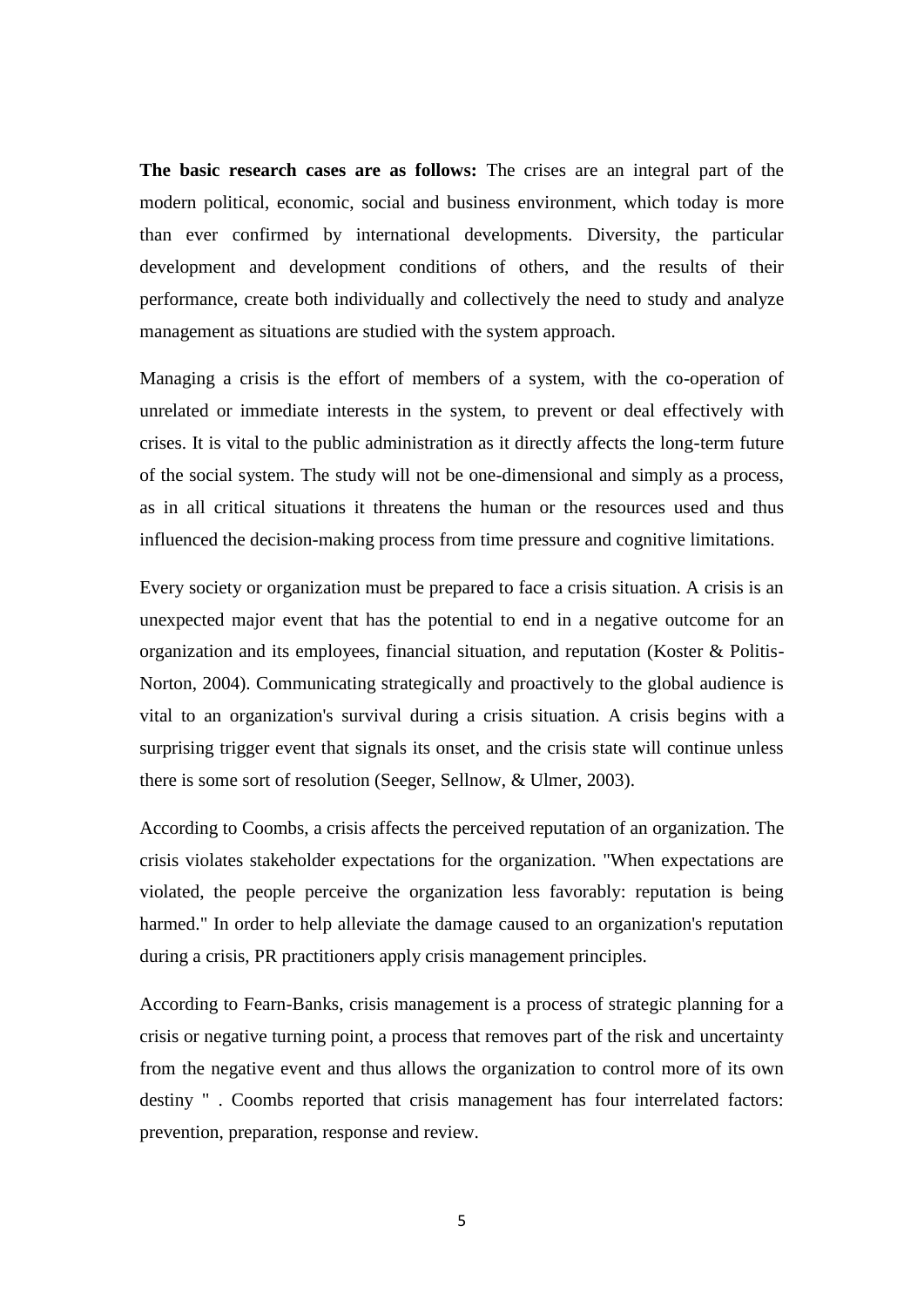**Methodological toolbox.** In order to achieve the objectives set and to solve the resulting tasks, the methodology of the dissertation study observes traditional methods of research. In interpreting the information gathered and making conclusions and recommendations, methods such as historical, induction and deduction, analysis and synthesis, comparative analysis. Collecting primary and secondary information is the result of quantitative and such as monitoring, topography and direct communication.

It should be noted that the examples that are the subject of the study have the character of unique processes unfolding for a certain period of time.

This allows the choice of the basic case study case study method of the so-called "case study study." In this main subject, the method of dissertation work, given the specificity of the subject of the study, is other research methods as elements of quality content, analysis and / or diachronic but their application justifies the development of specific examples and practices.

**The importance of choosing the topic of Dissertation.** Forming news could affect the public assessment of an organization during a crisis. Therefore, the understanding of the framework process is extremely beneficial to the PR practitioner. Entman said: "The framework is to choose some aspects of a perceived reality and make them more important in a communication text to promote a specific definition of the problem, causal interpretation, ethical evaluation and / or the provision of treatment for described item ".

Frames can set issues, diagnose causes, make ethical judgments, and offer solutions (Entman). Influencing the way a crisis is shaped is important because the context determines how people understand and remember a problem, and how they evaluate and choose to act on the issue.

Hallahan pointed out that framing is essential for PR practitioners, especially during the crisis, because professionals work as strategic directors: they try to determine how situations, qualities, choices, actions, issues, and customer responsibilities should be presented. According to Hallahan, there are many types of frames a professional could use to succeed in representing a client during a crisis. An important way of framing is to create news. "The crisis manager should deal with organizational information about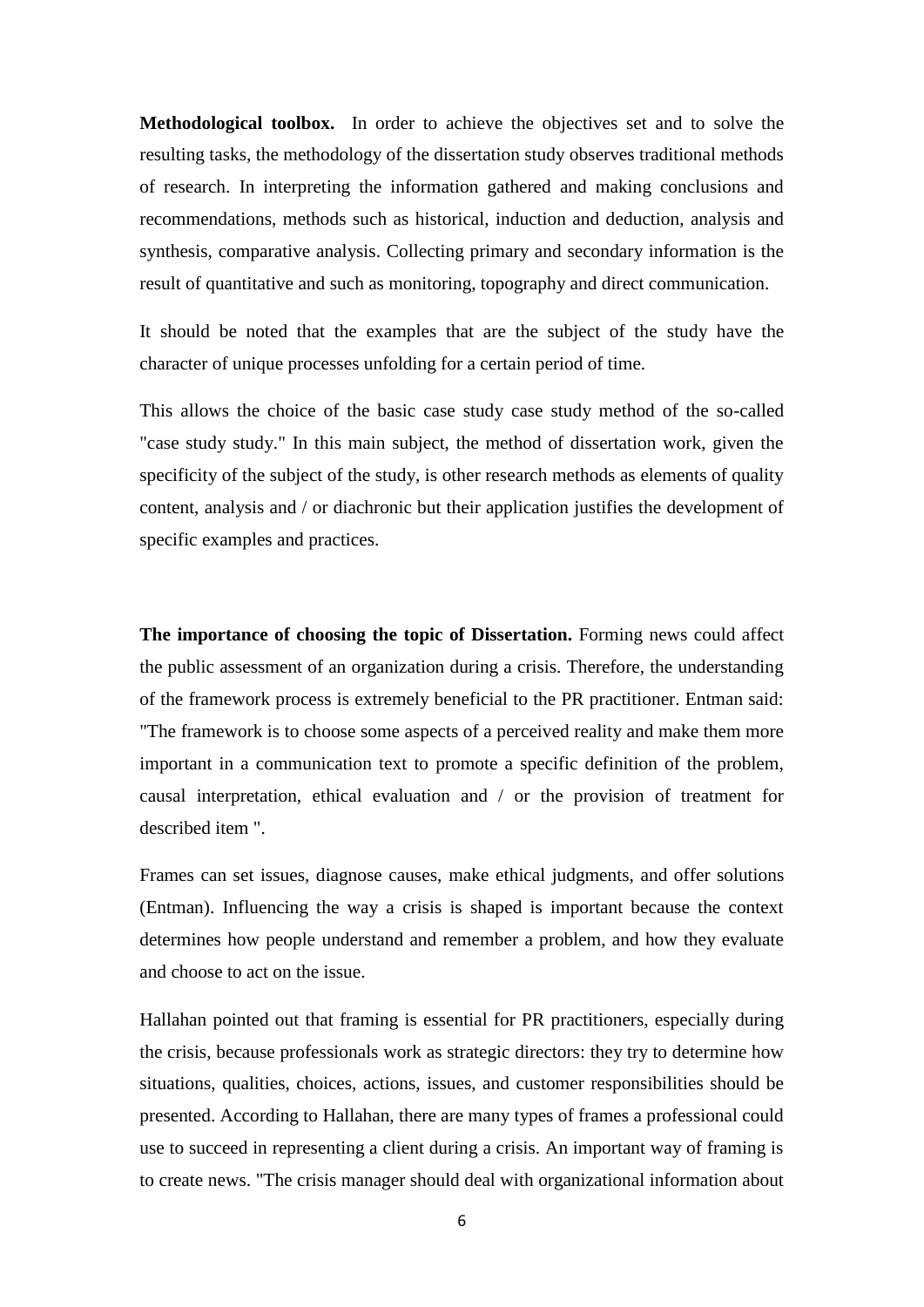the organization's manifestation and response to media coverage, based on the knowledge of how media events and cultural reverberation are covered by such events issues that will gather the favorable opinion of the citizens ".

The interaction of the public relations profession with the media is vital to focusing on specific issues during a crisis. If a practitioner does not provide information to a journalist, the journalist will find the information elsewhere. A trustworthy employment relationship ensures the transfer of information between the professional and the journalist, which is vital for successful framing. Providing information to the media gives the trainee some partial control over the story of the news, which is important as a means of influencing public opinion. In general, a positive professional-journalist relationship may increase the likelihood of controlling the context of a crisis situation, but the relationship is ruined if moral rules are violated.

The review of the literature provided a summary of the theoretical and analytical research as it concerned effective crisis communication practices. The Horsley and Barker Public Sector Crisis Communication Guide has been revised as a model for effective communication of government crises. The synthesis model consists of six steps for public sector crises communication: ongoing public relations, identification and preparation for possible crises, internal training and rehearsals, crisis, evaluation and review of public relations efforts, and coordination between political and political analysis and Barker).

In the context of internal training and the preparatory phase, Marra's research on communication autonomy was completed. According to Marra, PRs should have the authority and responsibility to effectively communicate the message of an organization during a crisis.

Communication theorizing theories, information grants, and ethical preventative public relations provided additional guidance for investigating crisis communication practices. Research has explained why it is vital for PR practitioners to use the media as a point of sale for disseminating crisis communication messages. Depending on how the media's crisis message is publicized, the context will affect how people remember a problem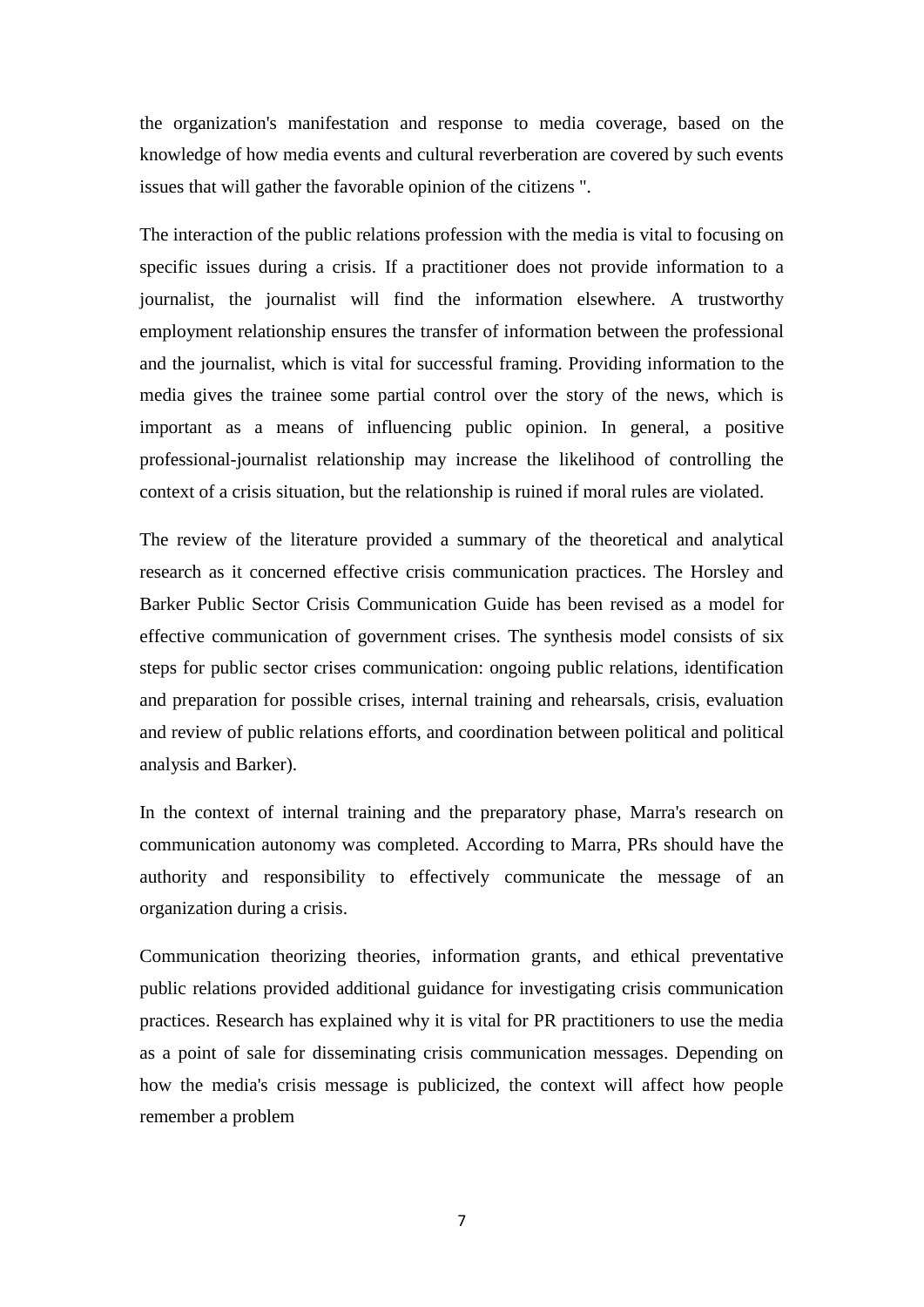It is a take-and-go relationship that benefits both the professions and the crisis, relationships and previous subsidies are critical to how the message is framed. A public relations practitioner who has shown value is chosen by those who are either unfamiliar or have reduced their value by providing unnecessary information (Gandy).

### <span id="page-7-0"></span>**1. The Types of Crises**

There are some factors that can cause the crisis. Depending on these factors, there is a corresponding management plan for the catastrophic crisis. There are therefore, four categories of critical situations that are due to internal or external factors and may be technical / economic or human / organizational social factors.

The following table shows the categories of catastrophic crises.

|                    | <b>TECHNICAL</b><br><b>AND</b> | HUMAN ORGANIZATIONAL -                          |
|--------------------|--------------------------------|-------------------------------------------------|
|                    | <b>ECONOMIC FACTORS</b>        | <b>SOCIAL FACTORS</b>                           |
| <b>INTERNAL</b>    | Incomplete<br>➤                | Unable to adapt to change<br>➤                  |
| <b>POWERFULERS</b> | information                    | collapse<br>Agency<br>➤                         |
|                    | ≻<br>Computer<br>systems       | communication                                   |
|                    | collapse                       | $\triangleright$ Deliberate damage<br>to<br>- a |
|                    | ➤<br>Accidents<br>due<br>to    | product                                         |
|                    | defective products             | ≻<br>Sobotage<br>from<br>internal               |
|                    | Industrial accidents<br>➤      | factors                                         |
|                    |                                | $\blacktriangleright$<br>Occupational diseases  |
| <b>EXTERNAL</b>    | Environmental<br>↘             | from<br>Sobotage<br>➤<br>external               |
| <b>STRENGTH</b>    | disaster                       | factors                                         |
|                    | Natural disasters<br>➤         | Terrorist actions<br>➤                          |
|                    | Acquisitions<br>≻              | Frauds<br>⋗                                     |
|                    | Social crises                  |                                                 |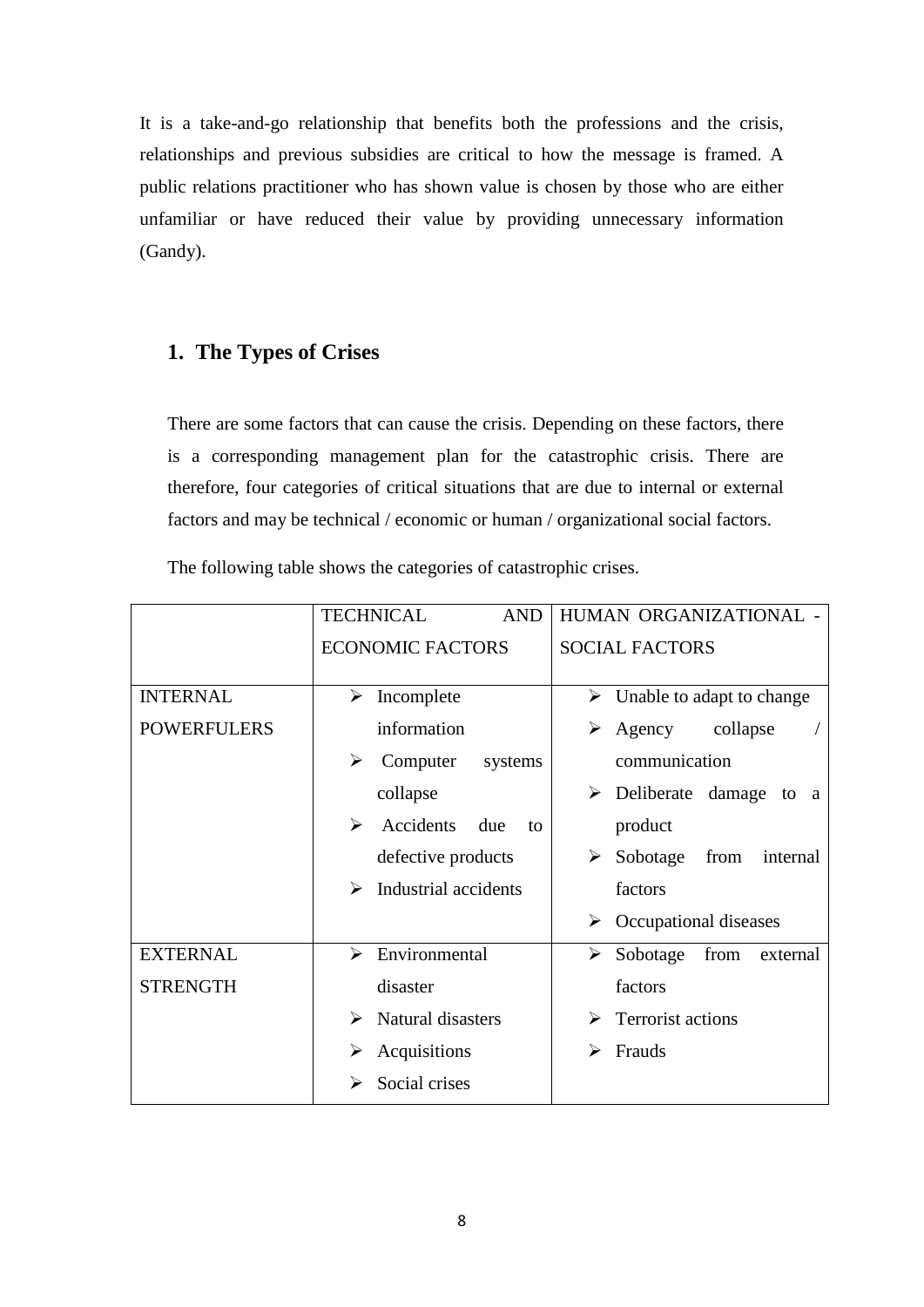### **2. Literature Review**

The central point of the survey will be the three phases of crisis management and considering that the three phases resulting from the tensions and disagreements between the head of research, taking into account that the crisis management team from my agents and members of the team can affect the selecting conflict methods among members of the administration that there is a more objective approach to the crisis.

#### **3. Research Questions**

Specifically, the following research questions were applied in this study:

«The new tendencies of development of crisis, disaster and risk management"

"The role of media in the system of disaster management"

"European centers, programs, plans for crisis, disaster and risk management"

«Analysis of the experience in communications and the media in Greece and Balkan countries during the disasters".

#### **4. Theoretical framework of the study**

In today's world, international developments are succeeding each other. A major element of societies is that an incident occurring in one country is enough to affect the situation of the rest of the world. In this case, any kind of crisis in a country affects the country's conoic, economic and political environment or the country's natural environment, on the other, it affects other countries. It is worth noting that the same rates of growth or shrinkage are not present in all countries. Each country has its own distinct behavior and its own distinct role in the global system.

For this reason, the study of the crisis is not a simple process without obstacles and trouble. On the contrary, it takes time and careful study of the different elements of each country.

In view of the European construction, or more globally, crisis management is a collective responsibility and a priority for all members of the system, regardless of the interests and feasibility of each country.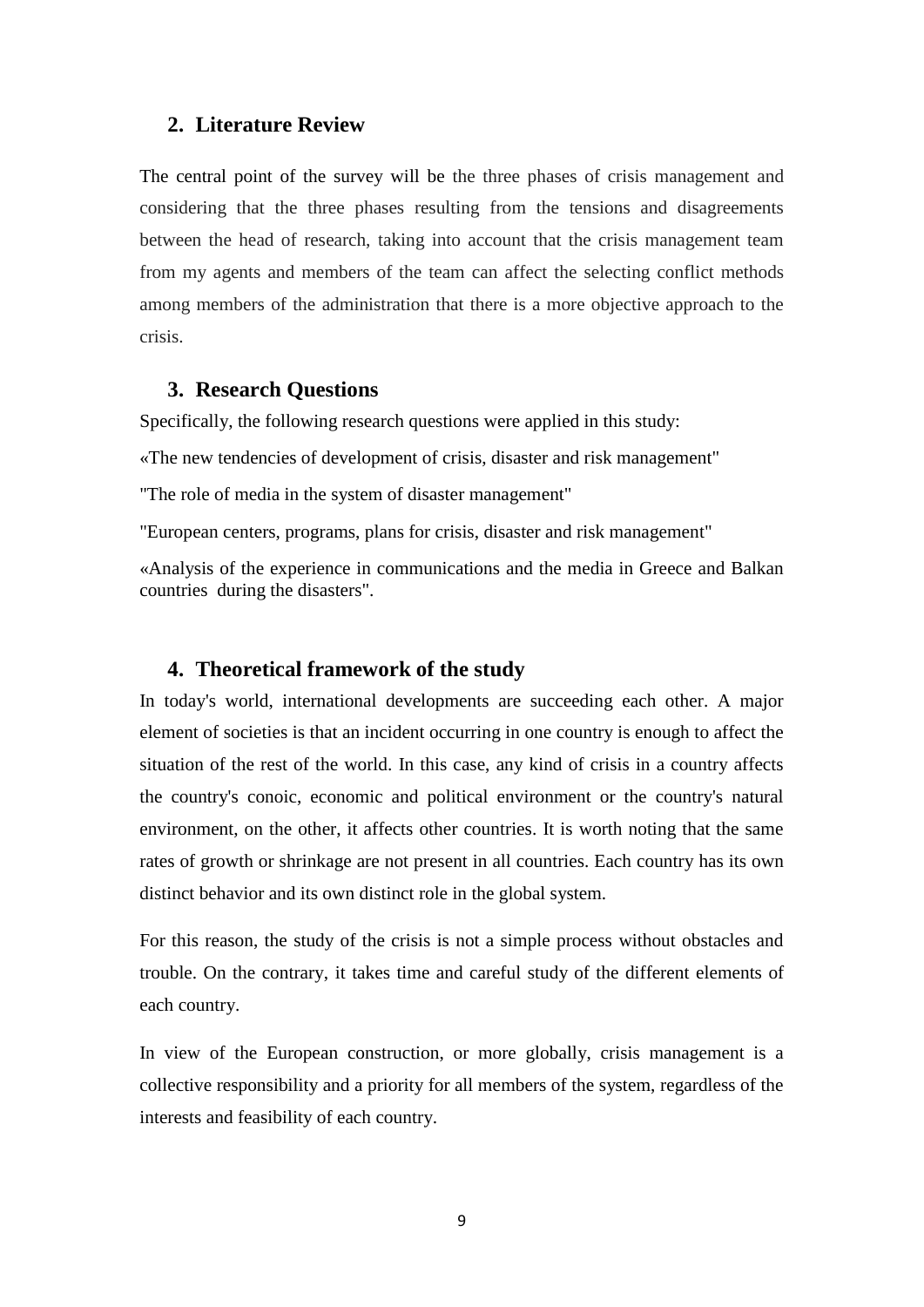### **Chapter 1.**

# New trends in crisis management, disaster and risk management **1. The concept and classification of danger**

Risk is defined as the possibility of something evil occurring<sup>1</sup>. Risk is an element that accompanies human life from the time it is born. Of course, there is great wealth as a definition. However, in general, risk is synonymous with the words risk and risk. Also, the risk is considered to be the hazardous situation and the acceptance of the risk for potential profits. Finally, according to Mainelli<sup>2</sup>, there is a risk that an adverse event, with serious consequences, may arise, so that an adverse event is mentioned.

Disastrous risks can be divided into two main categories. It's about

- natural disasters, which are geophysical, atmospheric and other disasters
- and man-made disasters, including terrorism, industrial pollution, technological damage and financial disruption<sup>3</sup>.

### <span id="page-9-0"></span>**2. Crisis management / catastrophic risks and theories**

In the management of the crisis, there are some roles and responsibilities, as well as organizational requirements related to the process of a company. The reaction to catastrophic seizures involves action and specific reception crisis assessment, adequate crisis preparation, ensuring a rapid and adequate response to the crisis, keeping clear lines of reference and communication if crisis and agreement between the rules for eliminating the crisis occurs.

The techniques that could be used to manage the crisis relate to a variety of steps, namely understanding the fact that the crisis in the company influences, understanding prevention, alleviating and overcoming various types of the crisis<sup>4</sup>.

Crisis Management generally addresses the following:

implementation of methods to be used to respond to the reality of the crisis

**<sup>.</sup>**  $1$  G. Babiniotis: Dictionary of the Modern Greek Language, Janus Publications 2005.

<sup>&</sup>lt;sup>2</sup> Michael Mainelli: "Enterprise Risk/Reward Management", Balance Sheet, 10/ 3(2002), pp. 25-34.

<sup>&</sup>lt;sup>3</sup> E. Banks: Catastrophic Risk. Analysis and Management, Chichester, John Wiley & Sons Ltd. 2005.

<sup>4</sup> M. Groh: Being Strategic: Strategy-specific Project Management in Times of Crisis, CreateSpace Independent Publishing Platform 2014a, p. 192.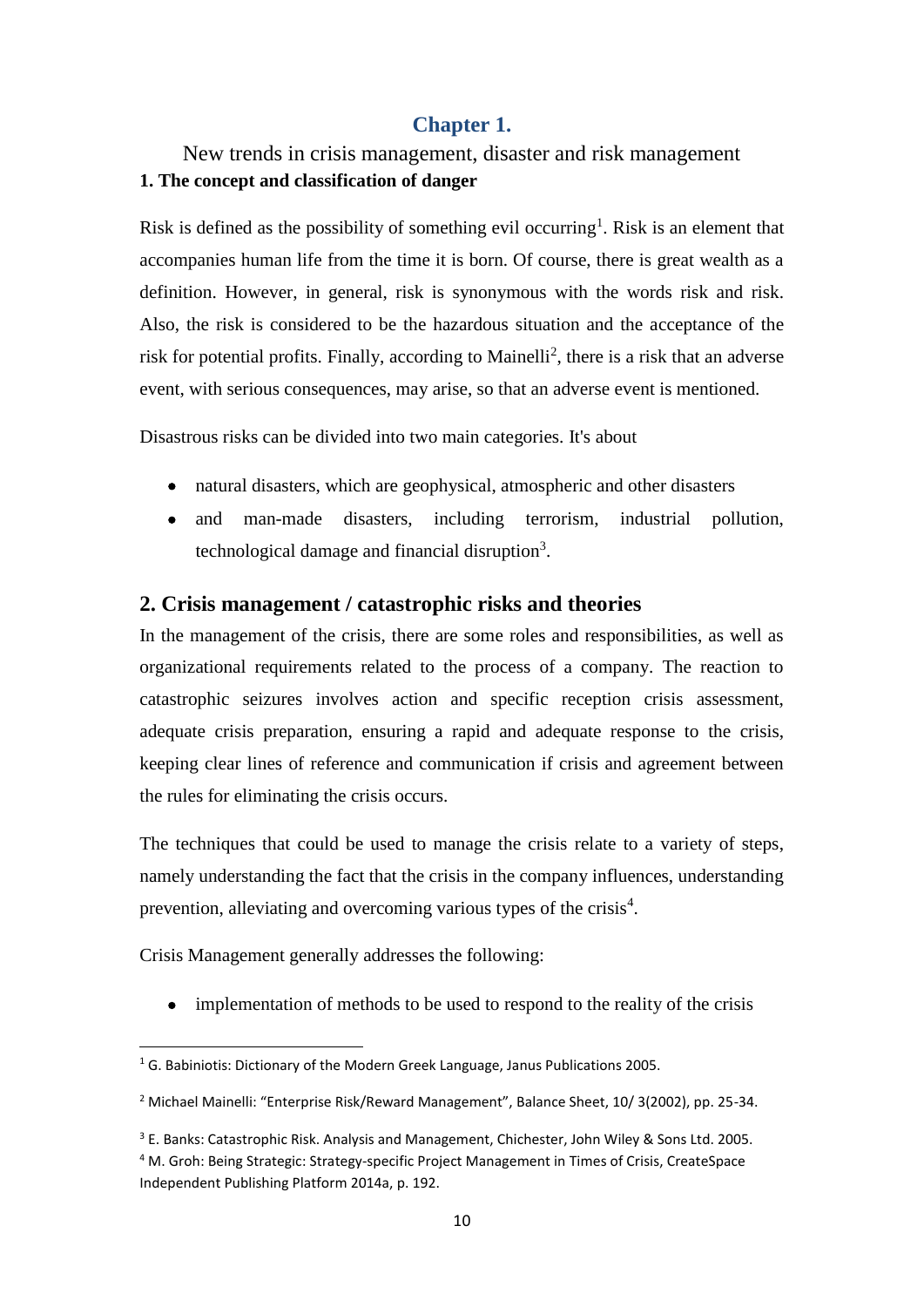- Establish crisis-related measures and scenarios to trigger the necessary crisisresponse mechanisms
- Communicate during the response phase of the emergency management scenarios.

# <span id="page-10-0"></span>**3. The theory of structural-functional systems theory and Diffusion of innovation**

In order for an organization or business to properly manage a crisis, information should be provided to the organization or business when it is hit by the crisis. In the Theory of Structural Operational Systems, information networks and complex organizational communication are faced with this fact. This theory, therefore, defines the flow of information<sup>5</sup>. For the exchange of information, the method of diffusing innovation theory can be used as a means of managing the crisis. This method was developed by Rogers<sup>6</sup>. According to his theory, he describes how to spread and communicate innovation through the use of specific channels in a period of time. Innovation spreads when a person communicates a new idea through others. The process of communication is as follows:

- Innovation communication
- Communication through a person or unit who knows or has experience with the use of innovation
- communication through a person or unit who is not aware of innovation
- via a communication channel linking the two units.

The communication channel is the basic tool for transmitting messages from one person to another<sup>7</sup>.

### <span id="page-10-1"></span>**4. The theory of crisis leadership**

According to James, there are five leadership capabilities that contribute to facilitating the organizational structure during the crisis or after the crisis. These skills are as follows:

**.** 

<sup>5</sup> Dominic A. Infante, Rancer A.S., Womack D,F.: "Building Communication Theory", Waveland Press, 1997.

<sup>6</sup> E.M. Rogers: "Diffusion of innovations", Fifth edition, Free Press, New York 2003.

 $<sup>7</sup>$  Id.</sup>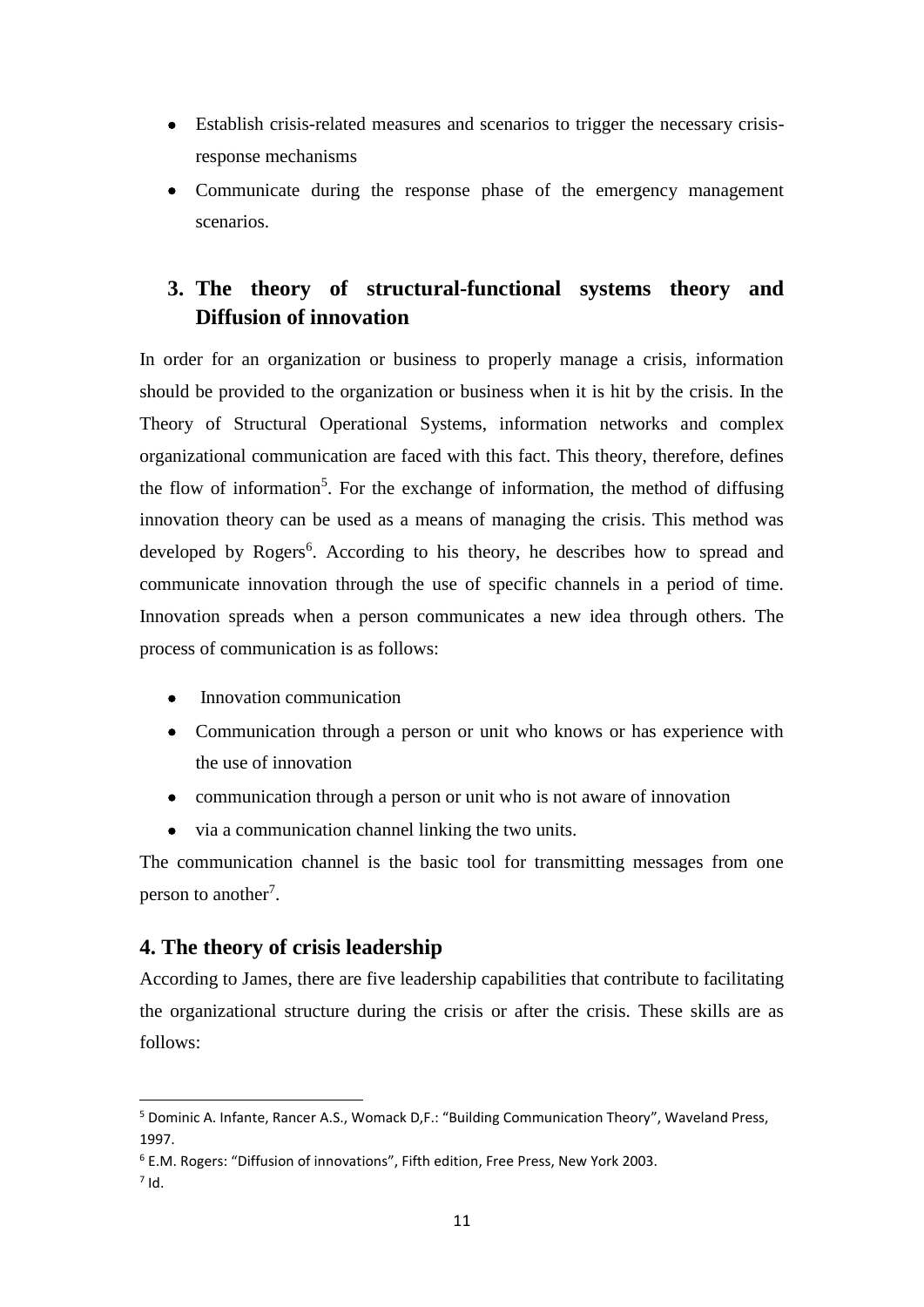- Creating an environment of trust
- changing the attitude of the organization

• learning to change through the experience of the crisis and its consequences The issue of crisis leadership has been explored, suggesting that leadership action in crisis shows the organization's ability to act. As the organization is tested through the crisis, it can show how well the organization's goals are being served and how long the structure of the leadership of the institution has in the crisis. It is important to develop effective human resources to build organizational capabilities through the administration of the executive crisis<sup>8</sup>.

### **5. Social tools and crisis management/ examples**

The information on the crisis can be rapidly disseminated through the media. Social networks have a significant impact, such as Facebook, so people can get the news faster than they could through traditional media, where this process would be more difficult and more costly for stakeholders.

The moderation of this is done through proper policy education and through appropriate tools to monitor social media, by detecting breakpoints. Through social media it is also possible to access real-time information material from crisismanagement groups and thus learn about how to influence the crisis, the emotional world of stakeholders and issues that concern them.

# <span id="page-11-0"></span>**6. Emergency management plan and emergency communication plan**

With slogan "Keeping people connected is keeping people safe", my study, along with previous surveys, shows that local radio can play a crucial role in a crisis. Researchers in crisis management and disaster management often point out that all disasters are local and that the first reaction to a crisis comes from the community itself.

My study dissertation, examines the ways in which the Civil Protection Agency in Emergency / Risk Communication cases is needed to be based on four theoretical

**.** 

<sup>&</sup>lt;sup>8</sup> L.P. Wooten, James EH.: "Linking crisis management and leadership competencies: the role of human resource development", Advances in Developing Human Resources, 10/3(2008), 352-379.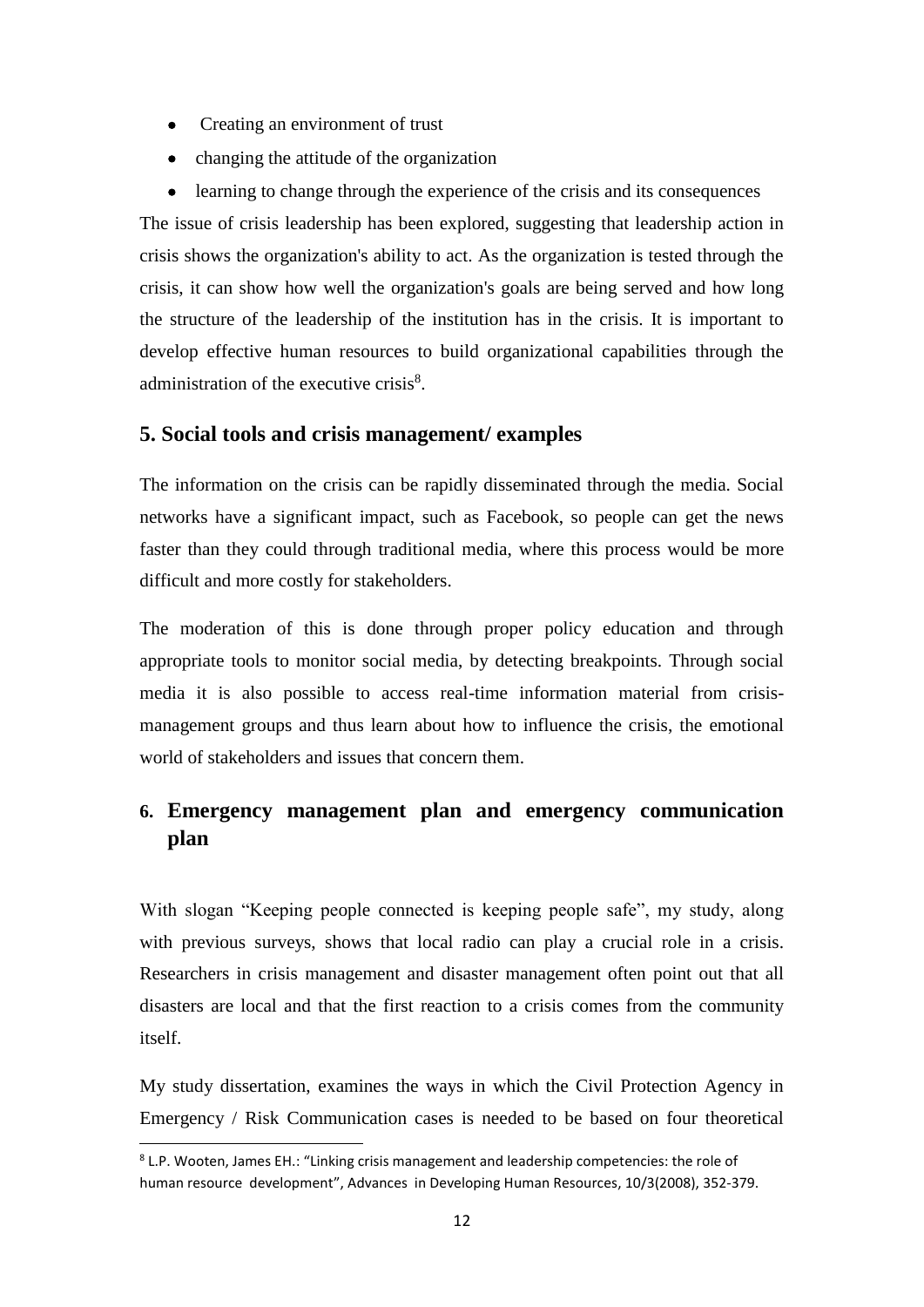models that describe how a message or a risk information can affect population and how risk perceptions are shaped, and how risk decisions are made.

#### **Introduction**

The communication process begins when a transmitter or source has the desire to convey information, a thought, etc. The transmitter then encodes what he wants to convey, using a code of words, symbols, movements, forming a message. With the help of channels, it transmits the message to the receiver. The receiver receives the message, decodes it, interprets it and finally knows, understands, feels what the transmitter wanted to pass on. Communication usually produces results, that is, it affects knowledge, thought, ideology, feelings, behavior of the recipient.

With the Feedback mechanism, the transmitter is informed of the message's fate. According to the above, the basic elements of the communication process are:

- the source (transmitter)
- the transmitter code encoding
- the message
- transmission channels or networks
- capture (receiver)
- receiver code (decoding)
- understanding the message or effect.

One of the first and most famous model of communication is the Aristotle Model

|               | <b>Aristotle Model of Communication</b> |
|---------------|-----------------------------------------|
| <b>Speech</b> | Audience                                |
| Speaker       | Effect                                  |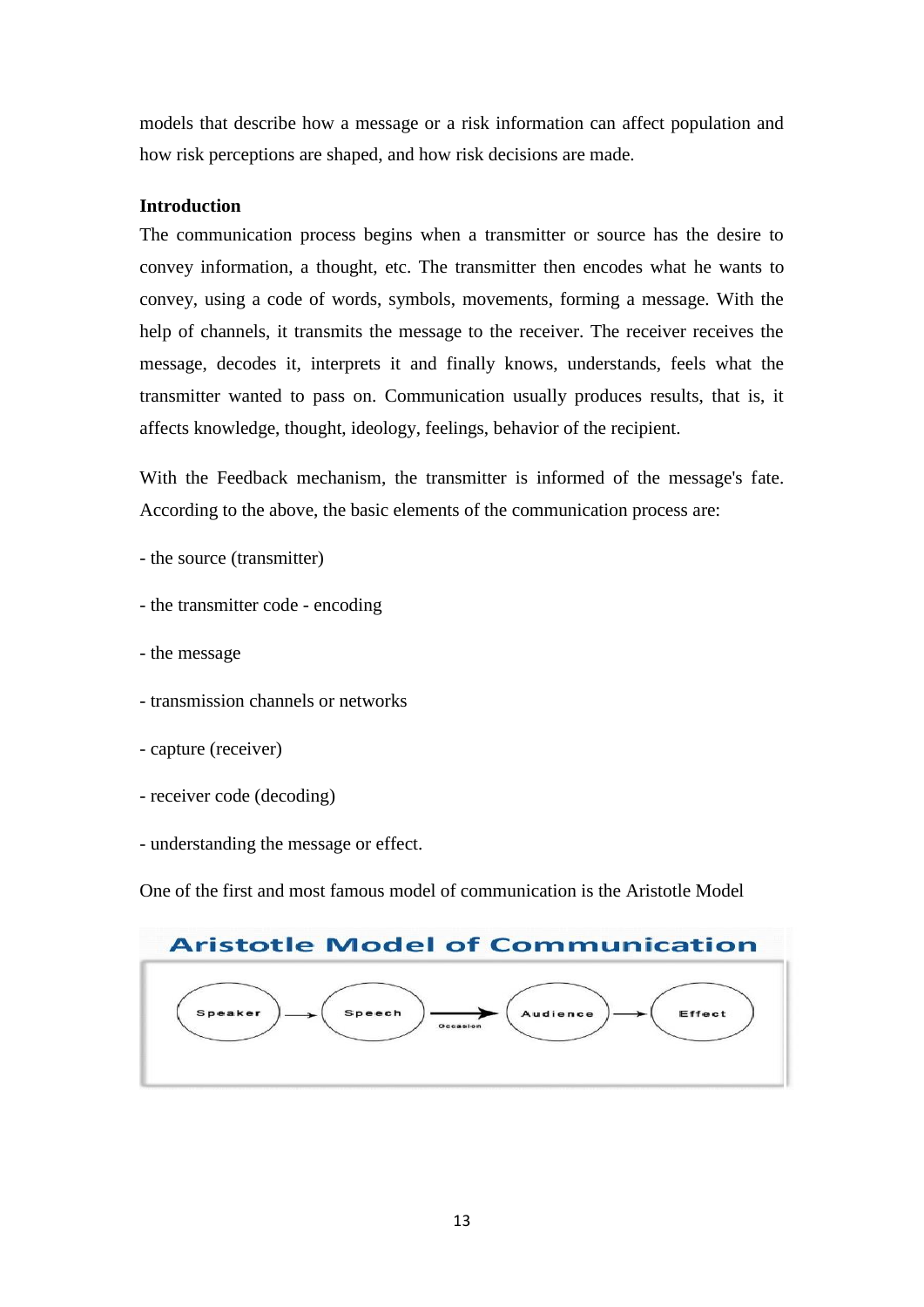### **Chapter 2**

### <span id="page-13-0"></span>**The role of the media in the disaster management system**

### **1. The role of SMEs in general**

The media are linked to the democratic system of the country. Through these, political information is provided to voters, with the public supporting its choices in SME's information material. At the same time, the identification of social problems is achieved through these and is a key tool to address these. Also, the media is seen as preserving democracy, as various mistakes and injustices and injustices come from the existing power. Consequently, SMEs operate at specific levels and standards, as defined by democratic society<sup>9</sup>.

The trends that SMEs have developed over recent decades are as follows:

- fusion of newspapers, radio, television, telephone and internet in technological and economic terms.
- There is a merger of SME businesses and their control is done by fewer owners. As a result of this vertical and horizontal concentration of media businesses, the news comes from shared sources.
- Media owners are multinational companies that may even have their headquarters abroad (globalization).
- No news and entertainment ads are distinguished, but they are unified (commercialization).
- More scenes of violence and sex are displayed, with an intense choice of commentary and criticism on the personal lives of individuals, avoiding controversial issues and serious discussions (superficially).

The fact that the SME market has been liberalized has led to the aforementioned trends of SMEs. Thus, they are chosen because they pay financially<sup>10</sup>.

# <span id="page-13-1"></span>**2. The communication between the media and the managers of the critical situation / event**

There are some points that can improve the relationship between SMEs and crisis managers, which are listed below:

1

<sup>&</sup>lt;sup>9</sup> J. Becker: "Contirbutions by the Media to Crime Prevention and Conflict Settlement", Conflict and Communication online, 3(2004), 1-2.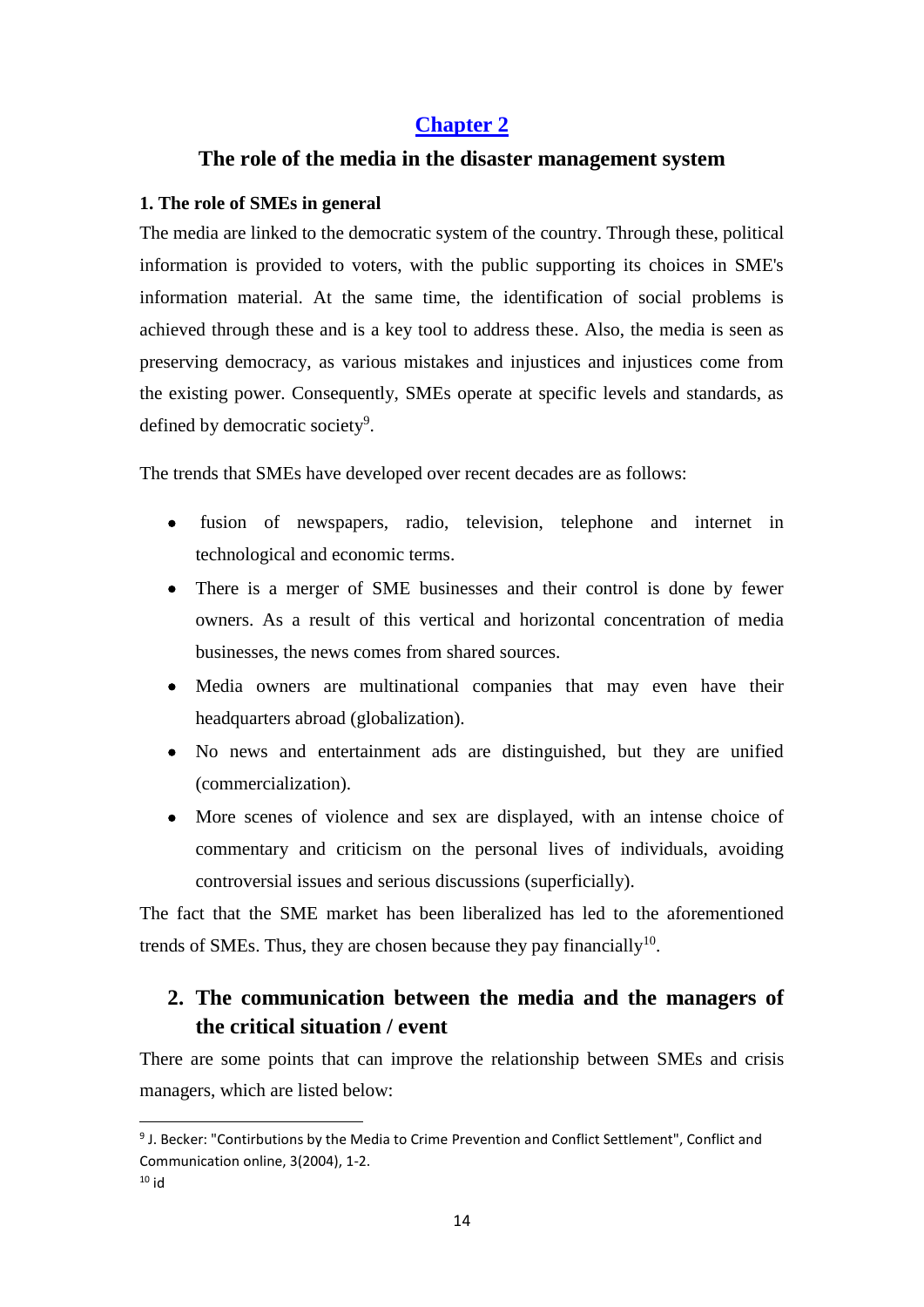- Control accessibility of SMEs to the critical situation.
- The interview of each person is oriented towards the media. Interviewers should refer to the key points of an issue. This is feasible by repeating the question in a different way.
- The answers of the interviewers are comprehensive, so in case of editing, not to alter the content of the interview.
- Regarding the body language and the emotional intelligence of the interviewees, they appear to be honest and honest when referring to really actual events rather than fantastic.
- Show the human profile. Those who promote a story should show a willingness to contribute with their efforts to an unpleasant event. They should not blame or collide with journalists, they should not express the "comment", as this statement reveals the mood that they want to conceal some truth.
- You should avoid speculation. Any answer can be the start of problems. When managers are called upon to speculate about alternative scenarios, they should be negative in speculation statements, as they will give a negative impression to the audience watching them.
- Avoid giving any responsibility, as this will show that there is no unity when trying to cope with the crisis, when there are conflicts or when litigation is taking place.
- Avoid conflicts with SMEs. In particular, those who come in contact with media representatives should be aware that members of the media exercise significant control over the information and the way they present them to the general public<sup>11</sup>.

## <span id="page-14-0"></span>**3. The theory of the effect of CNN**

The fact that new technologies have developed and spread widely and globally has changed the perspective of SMEs. The media are now world-class media. Indeed, with their intervention, it can change the environment where foreign policy is engraved and exercised.The main features of global media are:

1

<sup>11</sup> Glaesser, 2006, id.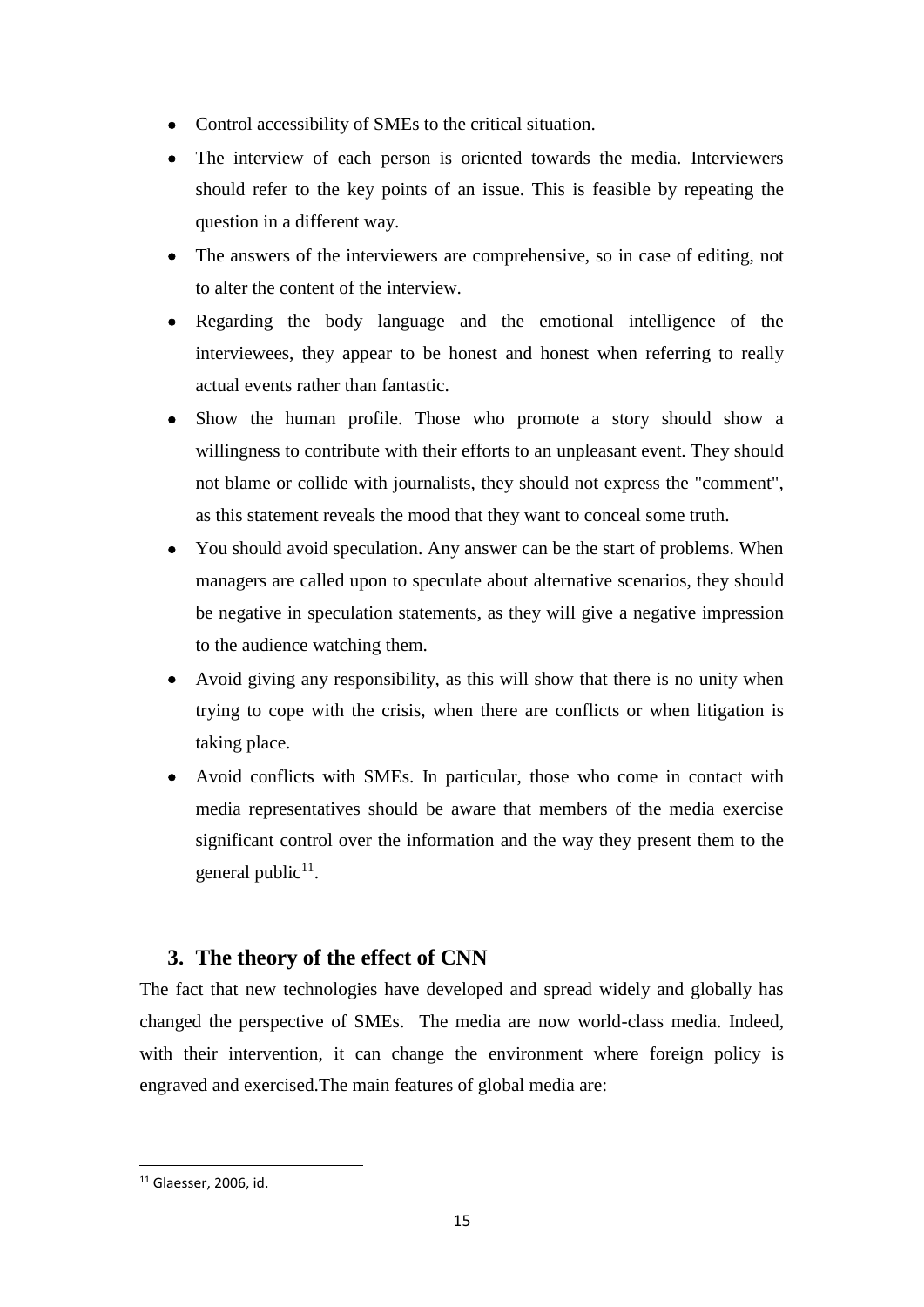- Information is constantly transmitted when an event, that is, in real time, can occur
- Live events are covered so substantial restrictions are imposed
- Events can be transmitted from one place to another
- Telegraphic news titles dominate<sup>12</sup>.

### <span id="page-15-0"></span>**4. Media technology and crisis Coverage**

Technological developments have made journalists play a mediating role now in complex and difficult-to-face international crisis situations. The journalists' directors are the ones who exert strong pressure to seek and bring fresh news and critical news to journalists. However, journalists may not be properly prepared. The question is, in these cases, journalists are involved in the transmission and presentation of a reportage, which is incomplete and inaccurate, so the news becomes easy to manipulate in this way<sup>13</sup>

### **5. The Role of Radio station in crisis Management**

By now, passing through the radio stations, they are trying, when it comes to a crisis, to provide as much realistic and realistic information as possible, which will be useful for listeners.

The media have always been present at any time since the beginning of their creation. More specifically, the radio, whether in times of war or crisis, was the rock of human trust. Besides, the radio has the ability to provide timely information and psychological comfort.

It was commonplace that stations in smaller markets were better prepared to cope with a crisis, perceived a higher level of civil responsibility for crises and were more likely to say that citizens would respond to a pre-social emergency, in contrast with those in large markets, who may be less equipped or willing to serve in these possibilities.

**.** 

<sup>&</sup>lt;sup>12</sup> Center for International Politics of Thessaloniki: "The impact of global information networks on foreign policy and international relations, Reflections on new research directions 2010", available online at: http:// files.mgkworld.net/cipt/docs/ CIPTFragonikolopoulosMediaFP.pdf. (Last access on 17-4-2011)

<sup>13</sup> Becker, 2004,id.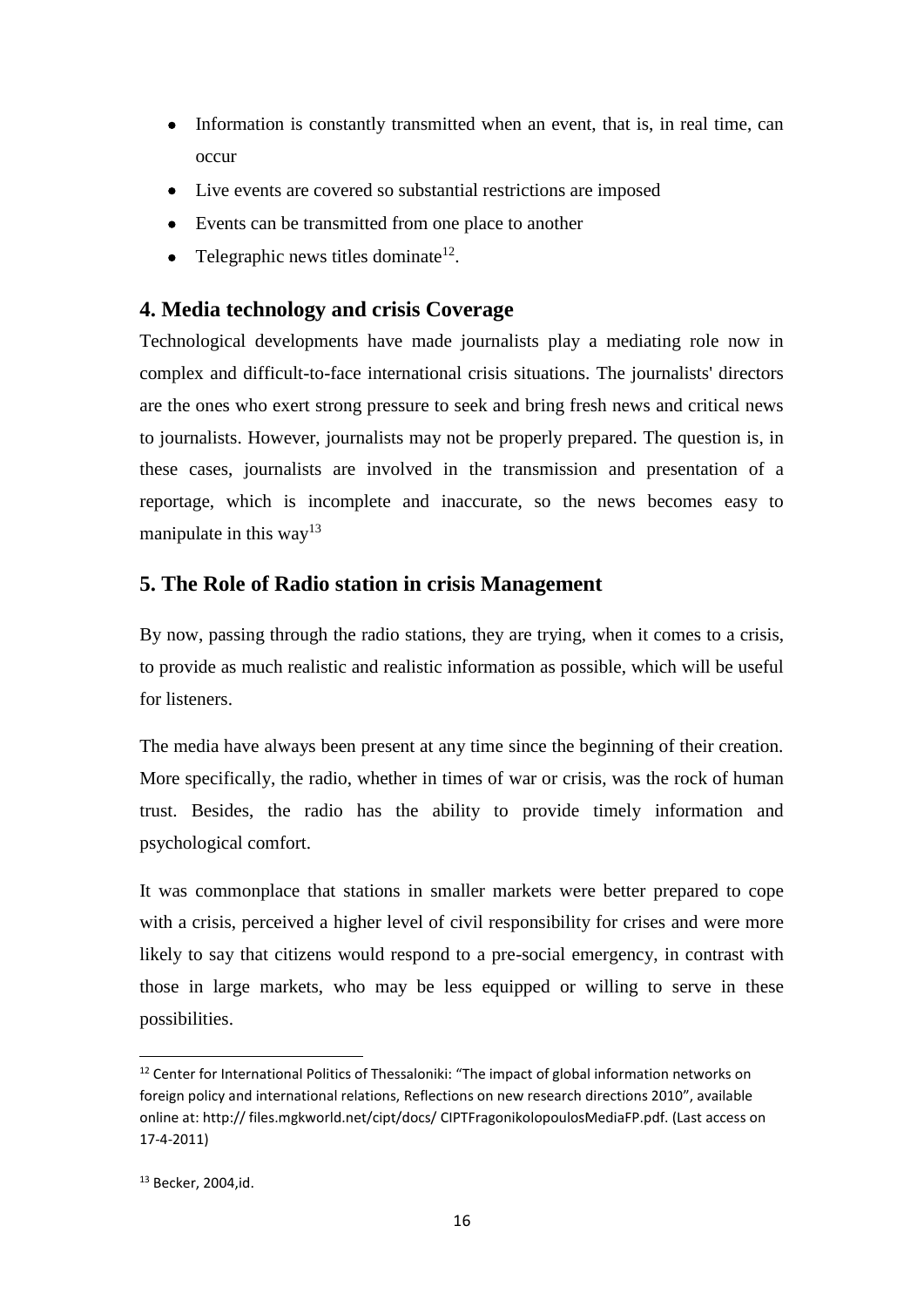### **6. The case for 2008**

In the spring of 2008, an unprecedented bad weather struck a number of mostly Midwestern states in part. Demonstration prevents the accumulation of large quantities of water in certain areas, as well as the overflow of many rivers in the Mediterranean.

Problems were struck by the inhabitants as they flooded the houses and destroyed their crops. Besides, in many areas the pond water was contaminated. Beyond the flooded houses there were many injured but also dead with the outbreak of bad weather.

Although the media tend to focus on damage to larger population centers, many of the affected areas were rural communities that did not have the resources to cope with such a climate, even with the warning that the flow is upward.

#### <span id="page-16-0"></span>**7. Radio as a crisis mitigation tool**

 $\overline{a}$ 

Under circumstances such as these, past research would suggest that radio should play a pivotal role in the management of the event and subsequent community responses. When a community is threatened, radio will typically help to galvanize citizens and motivate community leaders and social groups to work together to achieve common recovery goals $^{14}$ .

These recovery efforts may involve the distribution of resources, such as food, clean water, fuel, sandbags and equipment. In addition to logistical needs, serious flooding is likely to produce a unique set of psychological needs among those affected, notably a need for uncertainty reduction<sup>15</sup>.

Regarding these needs, local radio may act a means of community surveillance, allowing individuals seeking needed information to access it with simple, widely available and robust technology<sup>16</sup>. This utility and resiliency makes radio technology

<sup>14</sup> J. Waxman: 'Local Broadcast Gatekeeping during Natural Disasters', Journalism Quarterly, 50(1973), pp. 751– 758.

<sup>&</sup>lt;sup>15</sup> J. Buckland, Rahman M.: 'Community-Based Disaster Management during the 1997 Red River Flood in Canada', Disasters,Volume 23(1999), pp. 174–191.

<sup>&</sup>lt;sup>16</sup> P.L. Hirschburg, Dillman D.A., Ball-Rokeach S.J.: 'Media System Dependency Theory: Responses to the Eruption of Mount St. Helens', in Ball-Rokeach, S.J. and Cantor, M. (eds), Media, Audience, and Social Structure, Sage, Newbury Park, CA 1986, pp. 117–126.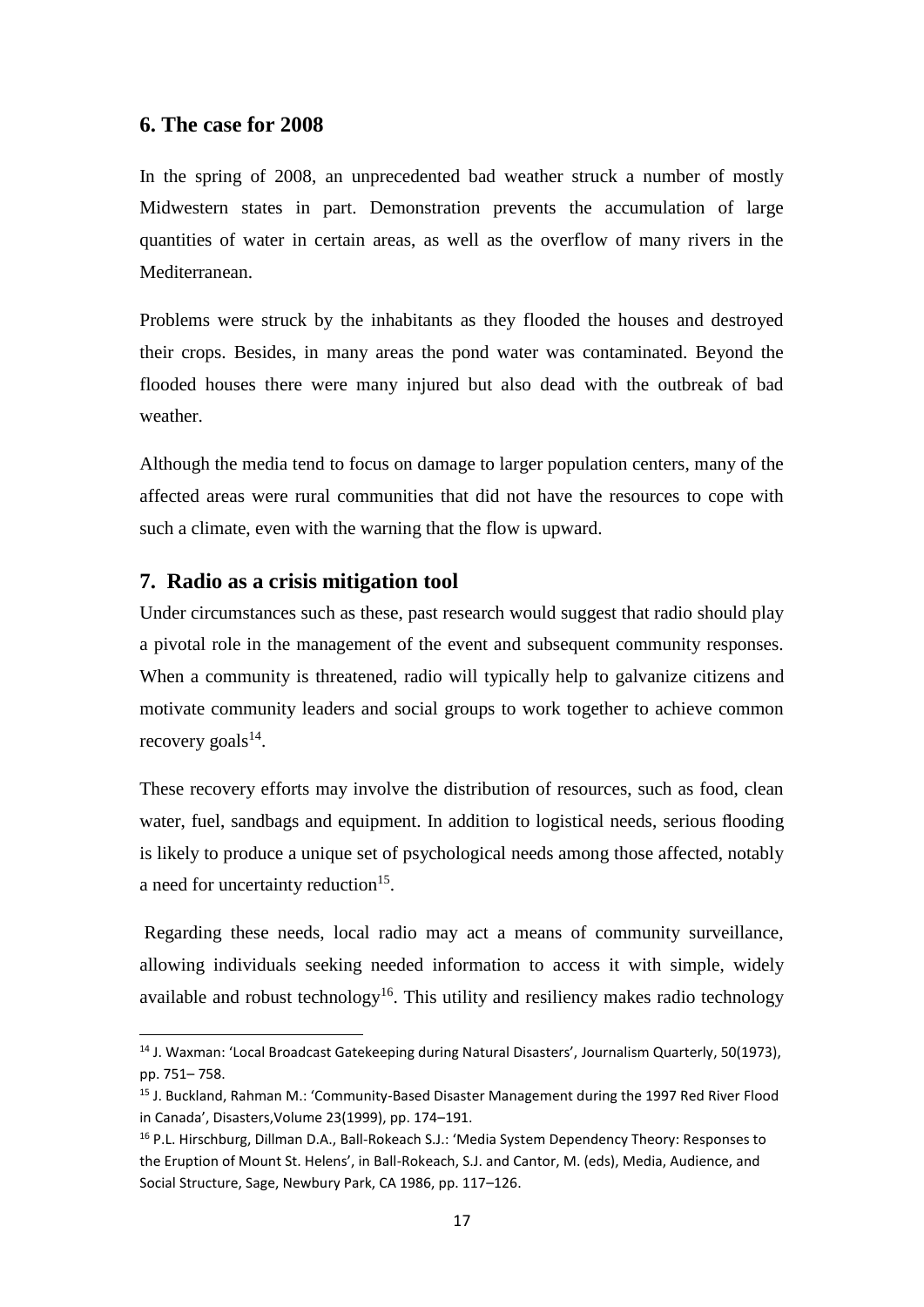better suited for emergency communication than other media. Radios are standard on vehicles, making them readily available and convenient for seeking information regarding road conditions in a rapidly changing environment.

# **8. Comparison between the traditional analog radio and the digital model**



 The evolution of the DAB technology, starting in 1981 and the German institute Institut für Rundfunktechnik (IRT) and the European research project Eureka 147 which consists of research institutes, service lanes and electronics companies and the World Dab Forum (www.worlddabforum.org), which all together contributed to the birthplace of technology and services that up to now is the Old Continent, without other regions such as Canada, Asia, South Africa, Australia, which are now on trial phase of the DAB +, falling short. Today there are worldwide more than 300 million people who can have access to more than 600 services DAB.

In the transition stage from analogue to digital radio, listeners of terrestrial are confronted with questions and dilemmas. The new possibilities offered by digital radio (better sound quality, more channel choices, greater access and flexibility of use) create uncertainty in Europe that seeks the best possible model for users. The media are gradually changing their character in the digital era compared to analog. The potential that the citizen has to choose by himself what he wants to see or hear (model "pull") - whenever he wants (on demand), effectively renders the older model, where a printed means or a broadcaster publishes in predetermined times the analog content, obsolete.

Since, at least theoretically, we conclude to a common technology platform, even if this causes some to move at two speeds.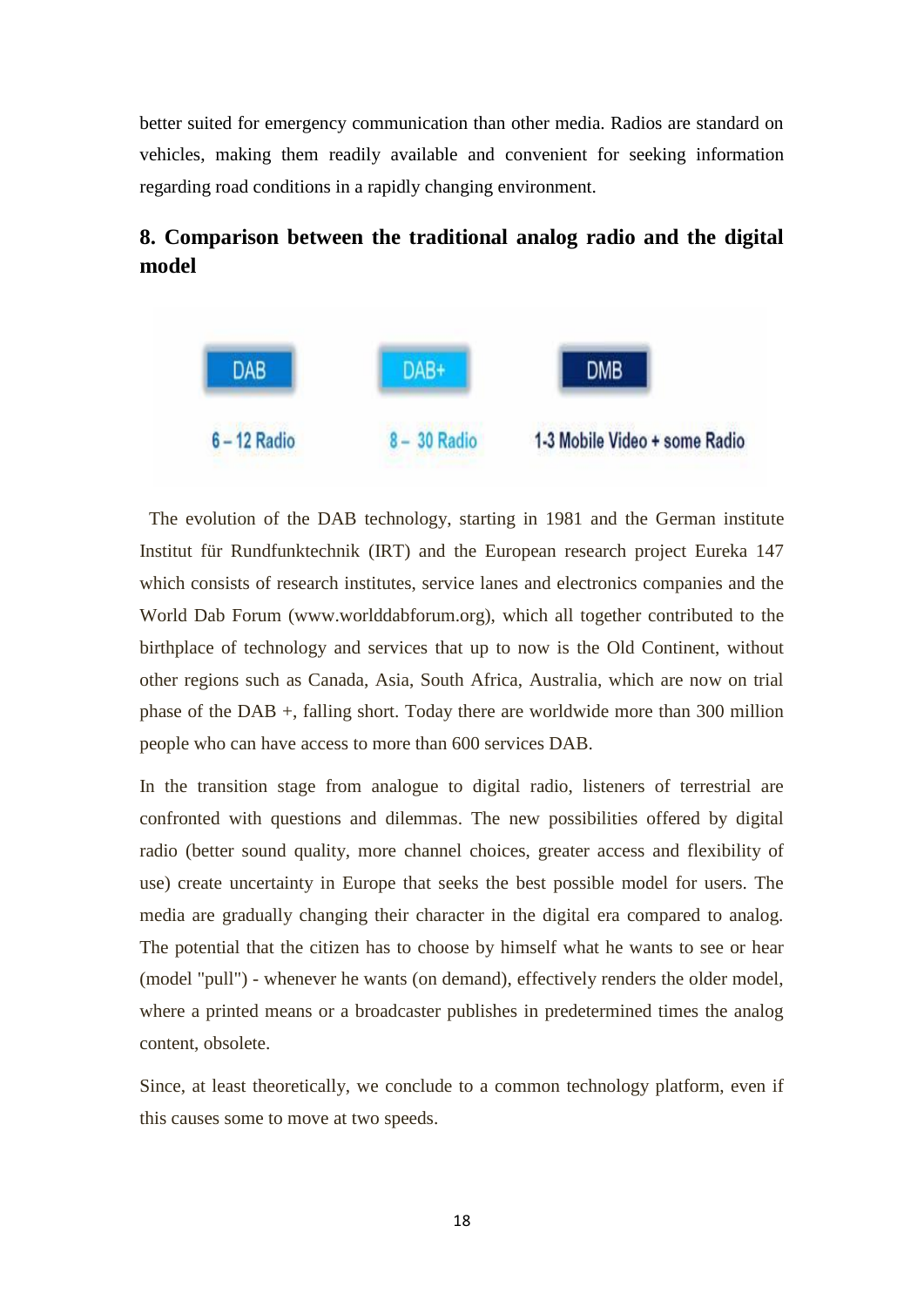#### <span id="page-18-0"></span>**Chapter 3.**

#### **European Centers, Programs, Crisis / Disaster / Risk Management Plan**

#### **1. The management of risks and crises / concepts analysis**

#### *Risk management and crisis management*

It is important, prior to the risk and crisis management study, to make conceptual clarification on terms relevant to this issue. The reason is because it is very important to be careful about how the terms are used, and it is also important to include the English terms of each concept $17$ .

#### **The concept of exposure**

Exposure or otherwise exposure includes people, property, systems and every element that is inherent in each hazardous area and can be put in a state of loss. The basic measure for exposure is the numeric person and the types of goods within an area. Thus, it is feasible to have a vulnerability in combining the elements exposed to a specific risk so that there is quantitative exposure to the risk of the area concerned<sup>18</sup>.

#### **The concept of danger**

Risk or otherwise hazard refers to a dangerous phenomenon or human activity or condition. Consequences of dangerous events or conditions may be loss of animals, injuries, destruction of property, social and economic disturbances and environmental consequences. These are geological, meteorological, hydrological, oceanographic, biological and technological phenomena with a risk, which have a significant impact when combined. The term gambling is scientifically considered to be a hazard<sup>19</sup>.

#### **The concept of destruction**

 $\overline{a}$ 

Destruction receives the corresponding English term disaster. This is the situation in which social function is seriously disrupted, with serious human, material, economic and environmental losses and consequences. In the event of disasters, society can be put in a state of incapability to deal with the disaster with its own resources.

<sup>17</sup> A. Andreadakis: "Sewage Treatment and Sewage Treatment". NTUA Publications 2015.

<sup>&</sup>lt;sup>18</sup> UN / ISDR: "UNISDR Terminology on Disaster Risk Reduction", International Strategy for Disaster Reduction 2009. <sup>1919</sup> id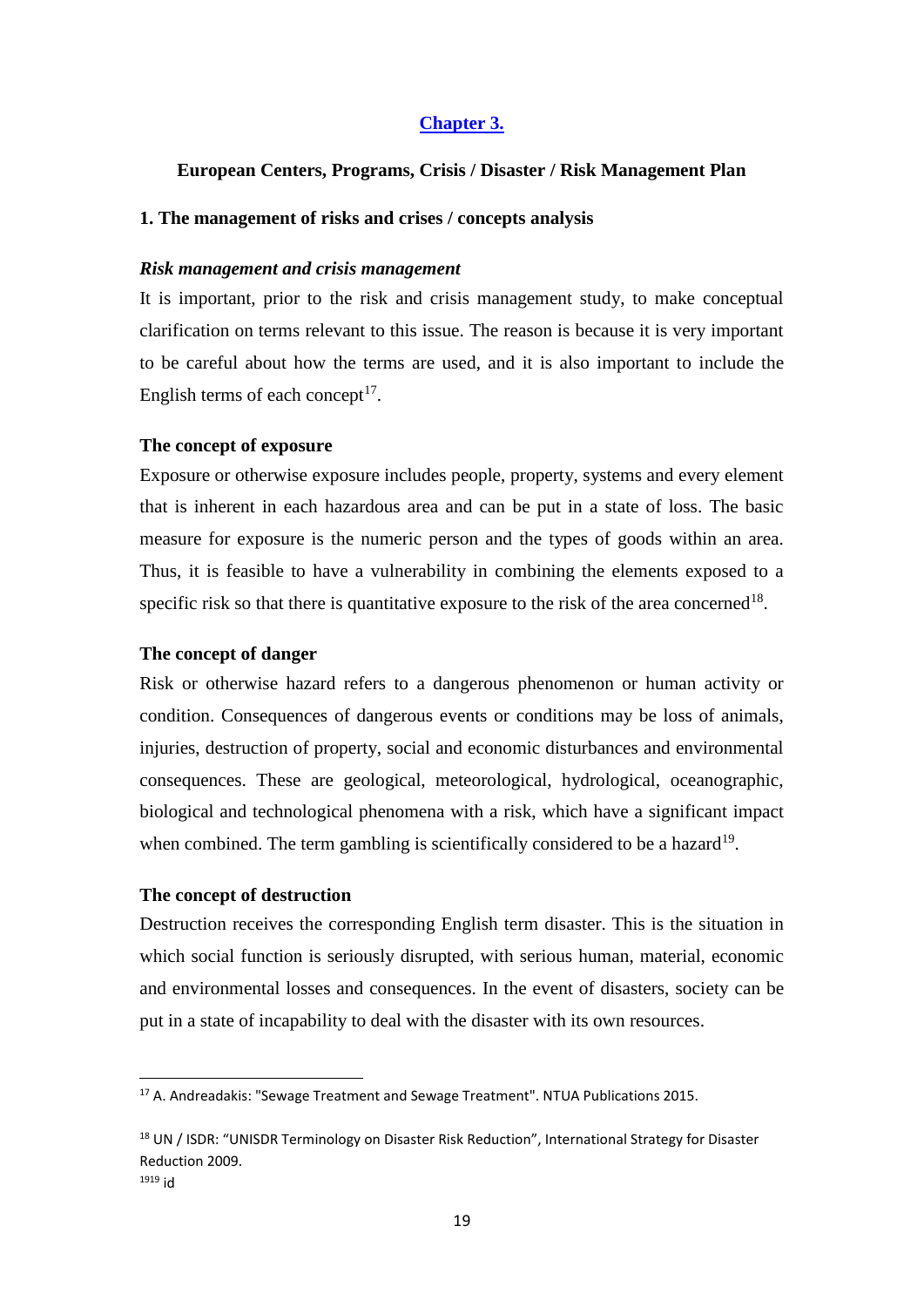The description of disasters is made as the main outcome of a combination of exposure to vulnerability, vulnerability and inadequacy of capacity with the measures taken in order to reduce or counteract the possible negative consequences. Destruction can lead to life losses, injuries, illnesses and other adverse consequences, burdening physical, mental and social well-being. At the same time, there may be property damage, destruction of goods, loss of service, disruption of society and the economy, and finally degradation of the environment<sup>20</sup>.

#### **The notion of "danger risk"**

The term "risk / risk" takes the corresponding English term "risk". This is a possible occurrence of a natural phenomenon or a technological event or other disasters that are associated with negative consequences for citizens, goods, wealth resources and the infrastructure of an area. So, when these disasters are being put under management, then the risk refers to the combination of the likelihood of an event and possible negative consequences (UN / ISDR, 2009).

#### **The concept of "vulnerability"**

Vulnerability, or vulnerability, refers to the elements and conditions of a community, system, and infrastructure that receive certain attributes. Based on physical, social, economic, and environmental conditions and processes, they become vulnerable as it affects a dangerous phenomenon. These factors are of poor quality design and construction of buildings and infrastructure works, infrastructure maintenance, information and public awareness, risk assessment and appropriate measures as well as prudent use of environmental resources. In fact, there is a disparity within a community and time fluctuations $21$ .

#### **The concept of natural disaster**

Natural disaster or natural disaster concerns natural disasters. These natural disasters can be earthquakes, cyclones, floods, etc. These are basically the natural hazards. Natural disaster, as a term used interchangeably, can mislead anyone, as behind this word lies the concept of disasters that may derive from natural hazards and in fact be the result of human activities that drive the result of the disaster<sup>22</sup>.

<sup>1</sup> <sup>20</sup> id

<sup>21</sup> id

<sup>22</sup> Andreadakis, 2015, id.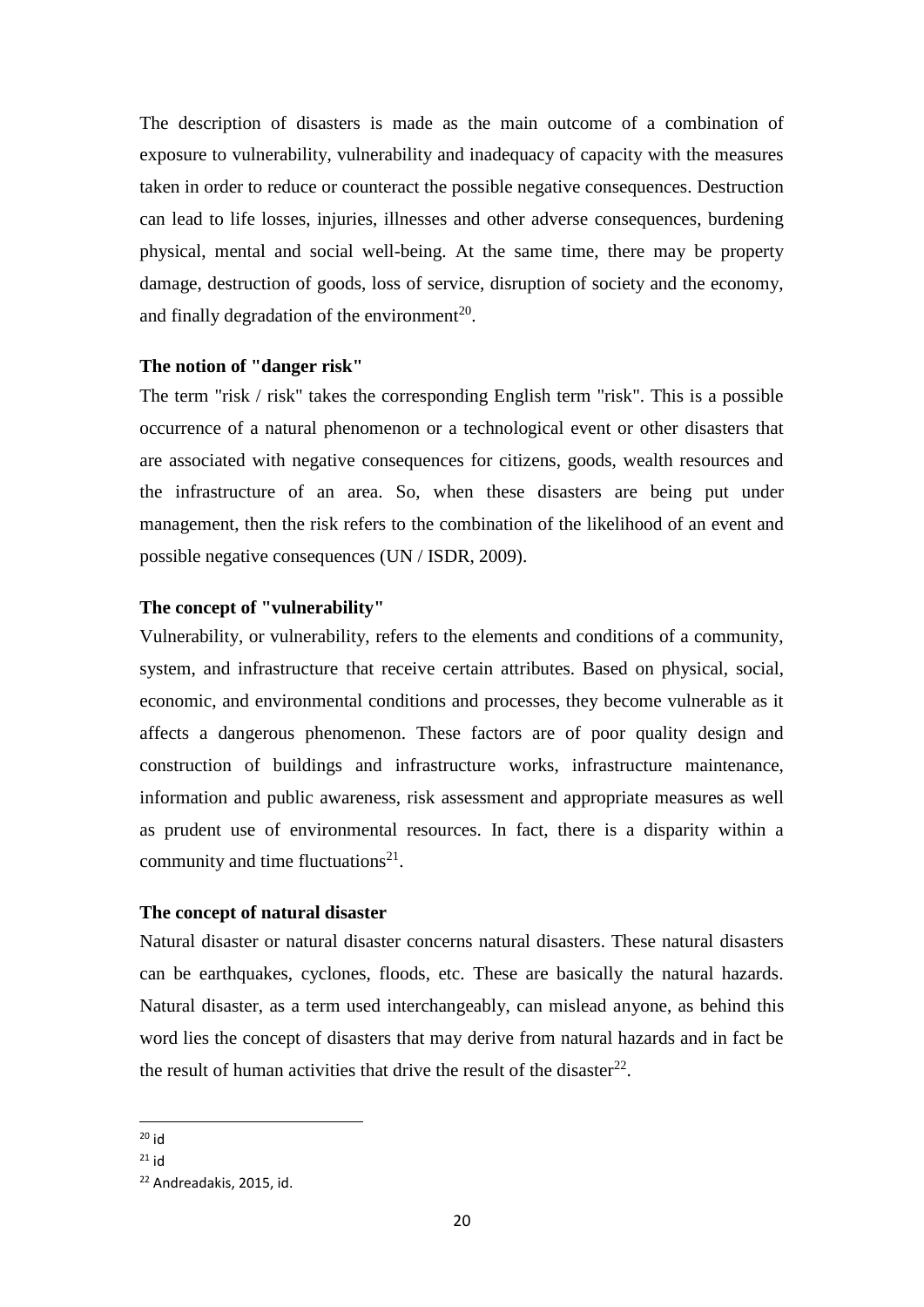The three existing definitions of the word 'natural disaster' are the following:

- The elements of the natural environment that harm humans and come from foreign or unknown sources for the human being.
- The possibility of a catastrophic event occurring at a time and place.
- The natural geological situation or the situation caused by humans or the phenomenon posing a potential threat to human life or human propertyid.

### **The concept of technological disaster**

Technological disaster or technological disaster is a disaster, which derives from human activity and causes adverse effects on human health, life and property. These disasters can be the result of accidents, episodes and arise after industrial activity, transport or hazardous substances, such as fuel, chemicals, explosives and radioactive materials $23$ .

A chemical incident is an event where the chemical agent or industrial chemical makes use of a terrorist chemical "weapon". This is a biological or radiological incident with the terrorist weapon being the biological or radiological substance.

Chemical, biological, radiological and nuclear materials are the basic substances used as CBRN-E terrorist substances as explosives. Their use threatens public health and public security, national security, economic stability and political stability in every part of the earth. Therefore, it is important to have preventive measures for these incidents in order to counter terrorism by:

- Radiological and nuclear explosion
- Organic explosion
- Chemical terrorist attack.

### **The concept of physical-technical disaster (Na Tech)**

Na Tech's natural-technical disaster combines physical and technical disasters. Natural disasters can push to technological disasters and be dangerous for any region that is not properly prepared to accept it  $2^4$ .

**.** <sup>23</sup> id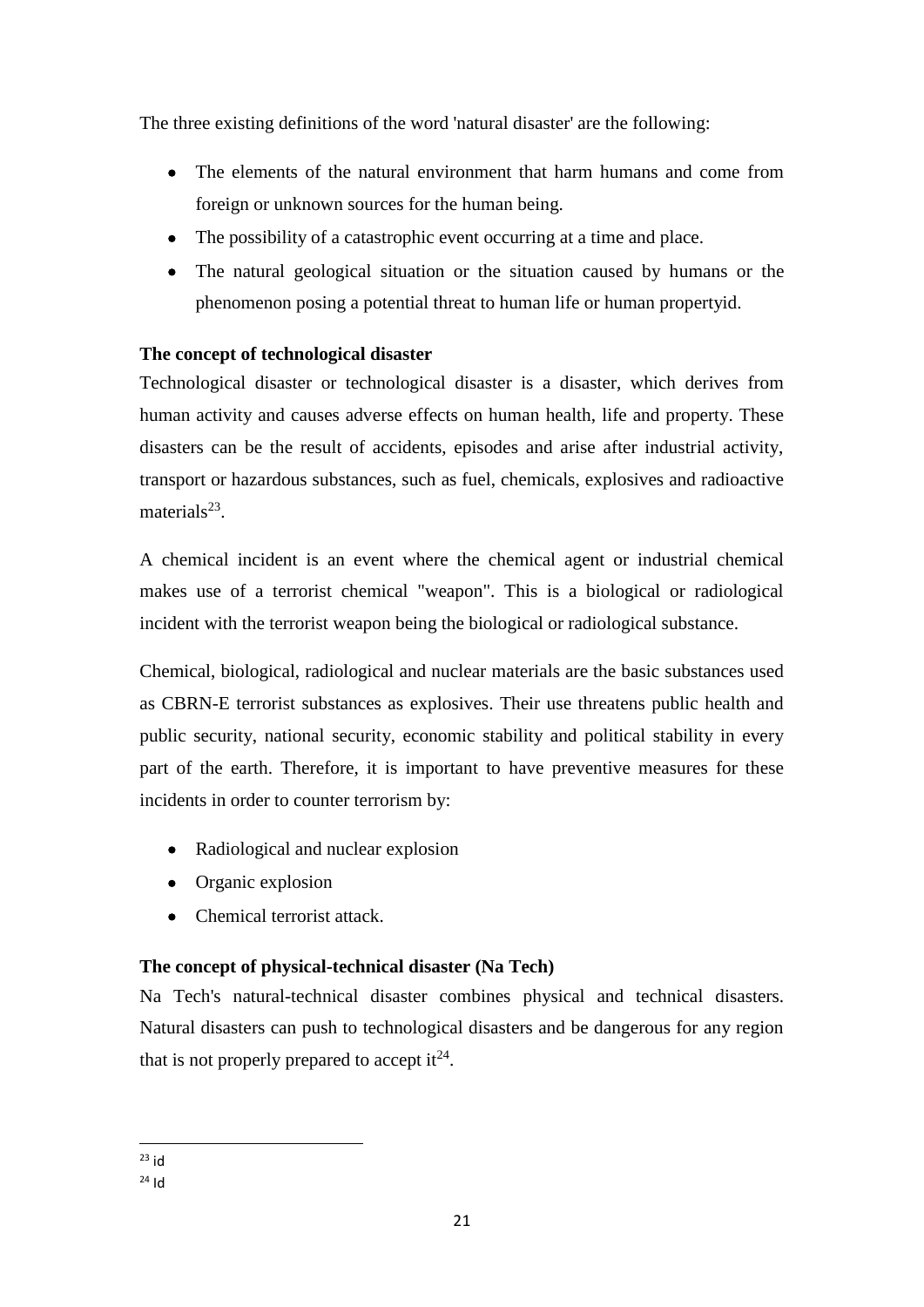#### **The concept of massive disaster**

The mass destruction or massive disaster is an extraordinary and sudden situation, which is condensed in space-time and pushes to a large number of natural and social disasters and disasters. The main consequence of these is to induce psychological and physical reactions and outbursts that burden the mental health of the affected population.

### <span id="page-21-0"></span>**2. Civil Protection in Europe**

Civil Protection in Europe is aimed at activities aimed at protecting the lives and property of citizens from risks and natural, technological and environmental disasters in order to reduce their impact at European level. Although it was originally part of the Environment Directorate and was transferred from 2009 to the Directorate-General for Humanitarian Aid or General Directorate for Humanitarian Aid and Civil Protection, but it is not an autonomous policy.

The adoption of the Civil Protection Action Program was made by the Council in 1977 and concerned actions in 1998-1999 and 2000-2004 which were extended for 2006. The ultimate aim of the program was to support and complement the efforts of the Member States, at national, regional and local level, and facilitating exchanges between experts in dealing with disasters and crises.

#### **Civil Protection Volunteerism System**

According to the European Volunteer Centre, volunteerism is a means of social integration and fulfillment achievement that contributes to the social cohesion by creating bonds of trust and solidarity while investing in the social capital.

#### **The Common Number of Emergency Calls 112**

A common number of emergency calls is 112, which is valid throughout Europe. Thus, European citizens, whenever they are at risk, have the possibility to call 112, so they can talk to Emergency Responders, and this is the case for every Member State of the European Union. Anyone who moves outside Europe should have in mind only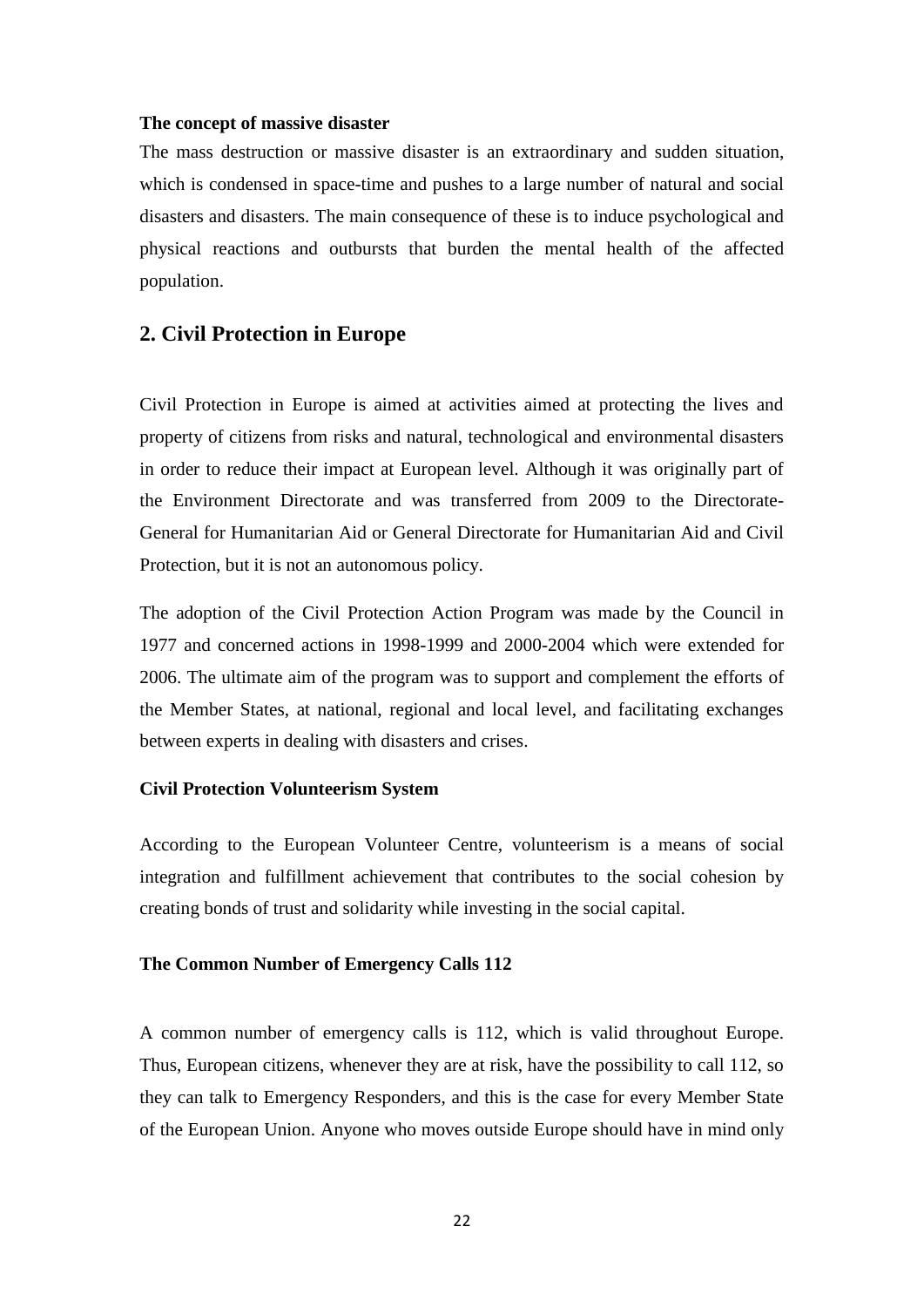a single number by calling on him to quickly and effectively manage an emergency disaster or crisis.

#### <span id="page-22-0"></span>**3. The European Civil Protection Mechanism**

The Community Civil Protection Mechanism, or just a simple Mechanism, is the result of the 2001 Council decision. It is a proposal of the Committee to redesign and improve the Mechanism. The adoption of the new Council Decision was made on 18 November 2007. The Mechanism was set up to improve the coordination of assistance interventions and the provision of relief assistance. It was therefore established to ensure that people and the environment, property and heritage are protected when they are at risk of their destruction and fire, through the process of physical, technological, radiological and environmental destruction, or even in the marine pollution or after a terrorist attack threatening the European Union. Essentially, account is taken of the specific needs of isolated and outlying areas and island regions<sup>25</sup>

### **4. The Monitoring and Information Center (MIC)**

**.** 

For the Mechanism to work effectively, the Monitoring and Information Center, known as the MIC, has been set up. It therefore deals with civil protection issues within the European Commission and its headquarters are in Brussels. The Civil Protection Unit undertakes its 24-hour, 24-hour operation throughout the year, without interruption. Its staff consists of employees of the Unit. Thus, any country that has been hit by the disaster can submit a request for assistance to the EU. , with the latter responding directly and in a coordinated manner to its member state. The center can be based on a network of experts and contributes to the appropriate configuration and adaptation of the response group to any kind of disaster, and then essentially after the request begins its mission to the site of the disaster. The place, the

<sup>&</sup>lt;sup>25</sup> 2007/779 / EC, Council Decision of 8 November 2007 establishing a Community Civil Protection Mechanism. Available online at: [https://eur-lex.europa.eu/legal](https://eur-lex.eurοpa.eu/legal%20cοntent/EL/ALL/?uri=CELEX%3A32007D0779%20%2801%25%2029)  [content/EL/ALL/?uri=CELEX%3A32007D0779 %2801% 29](https://eur-lex.eurοpa.eu/legal%20cοntent/EL/ALL/?uri=CELEX%3A32007D0779%20%2801%25%2029)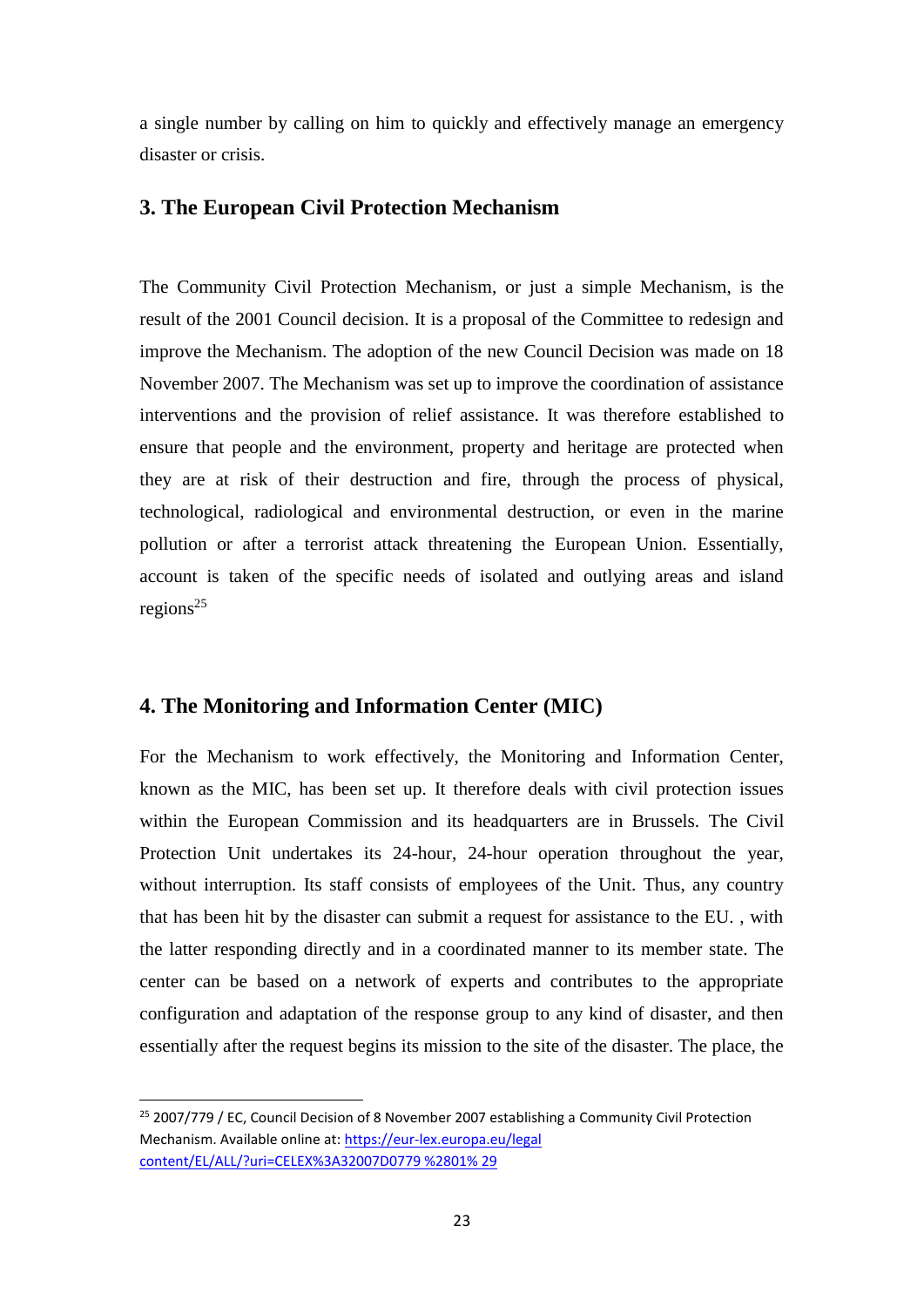end of the disaster can be any place on earth, as long as he is away, with his help within 12 hours of his request for help<sup>26</sup>.

# <span id="page-23-0"></span>**5. The Common Emergency Communication and Information System CECIS**

This is an internet application that appears in many different languages and helps to facilitate MIC communication with the contact points of the States participating in the Mechanism. Its operation is based on 24-hour action and availability, so it can quickly and effective to deal with the disasters of the countries.

It aims to protect citizens as quickly and efficiently as possible from the natural and technological disasters they have suffered. Under this online system, it is possible to facilitate the exchange of information material and experience between the National Authorities and those responsible for civil protection and marine pollution. Besides, it aims at continuously improving their capabilities so they can effectively respond to emergencies, at preventive level and at the level of being always ready and responding accordingly<sup>27</sup>.

### <span id="page-23-1"></span>**6. The European Copernicus Program (GMES)**

The information obtained and derived from the use of new technologies and relating to the environment is considered to be extremely important. Their importance lies in preventing and coping with natural and technological disasters. Given the changes in the planet and the climate, the role of human activities is important and decisive in these changes. So, through geo-information, actions can be taken to protect the environment and to deal with any kind of disaster and crisis.

The European Satellite Earth Observation Program GMES (Global Monitoring for Environment and Security) is also called the Copernicus program. This is a program that provides important information. It is also an EU initiative where the European Commission undertakes to coordinate and manage the program. In fact, the basic

**<sup>.</sup>** <sup>26</sup> id

<sup>&</sup>lt;sup>27</sup> https: //ec.europa. eu / echo / what / civil-protection en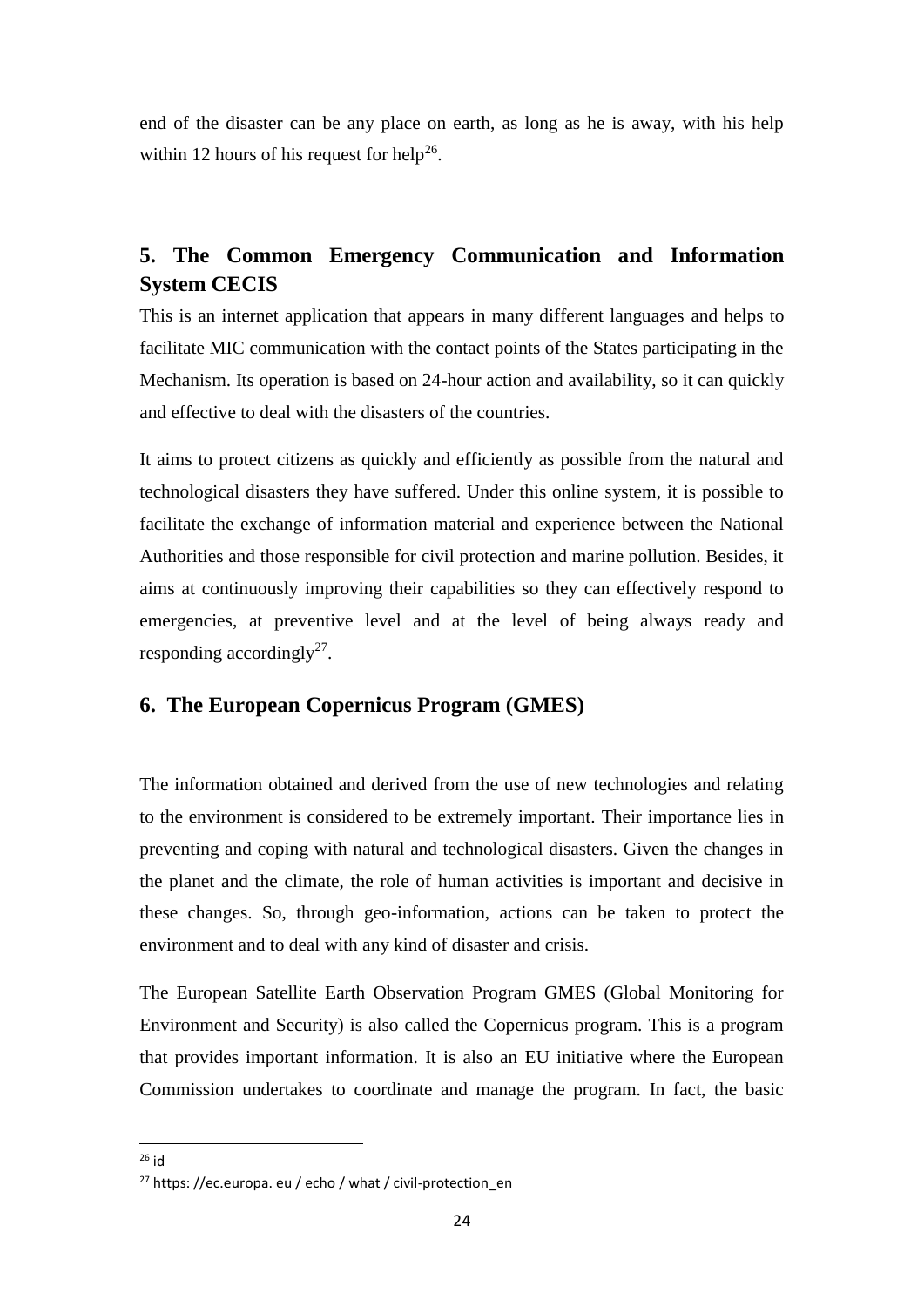content of the program is a set of systems through which data is collected from various sources, with examples of such sources being the Earth observation satellites and the air and sea ground stations, where information is transmitted sensor material<sup>28</sup>.

## **7. United Nations**

### **ISDR - International Strategy for Disaster Reduction**

ISDR aims at the creation of communities able to cope with disasters by promoting the importance of disaster reduction as a crucial element of sustainable development. The ultimate goal is the creation of a "preventive culture" through actions and programs.

ISDR is based on the cooperation of a broad spectrum of action takers, all of whom have an important role to play in the effort made by the communities and the member states for the achievement of the Disaster Risk Reduction (DDR). Among the participating action takers, there are governments, trans-national and nongovernmental organizations, scientific and technical groups as well as the private sector.



1

<sup>28</sup> http://www.gmes.info/pages-principales/overview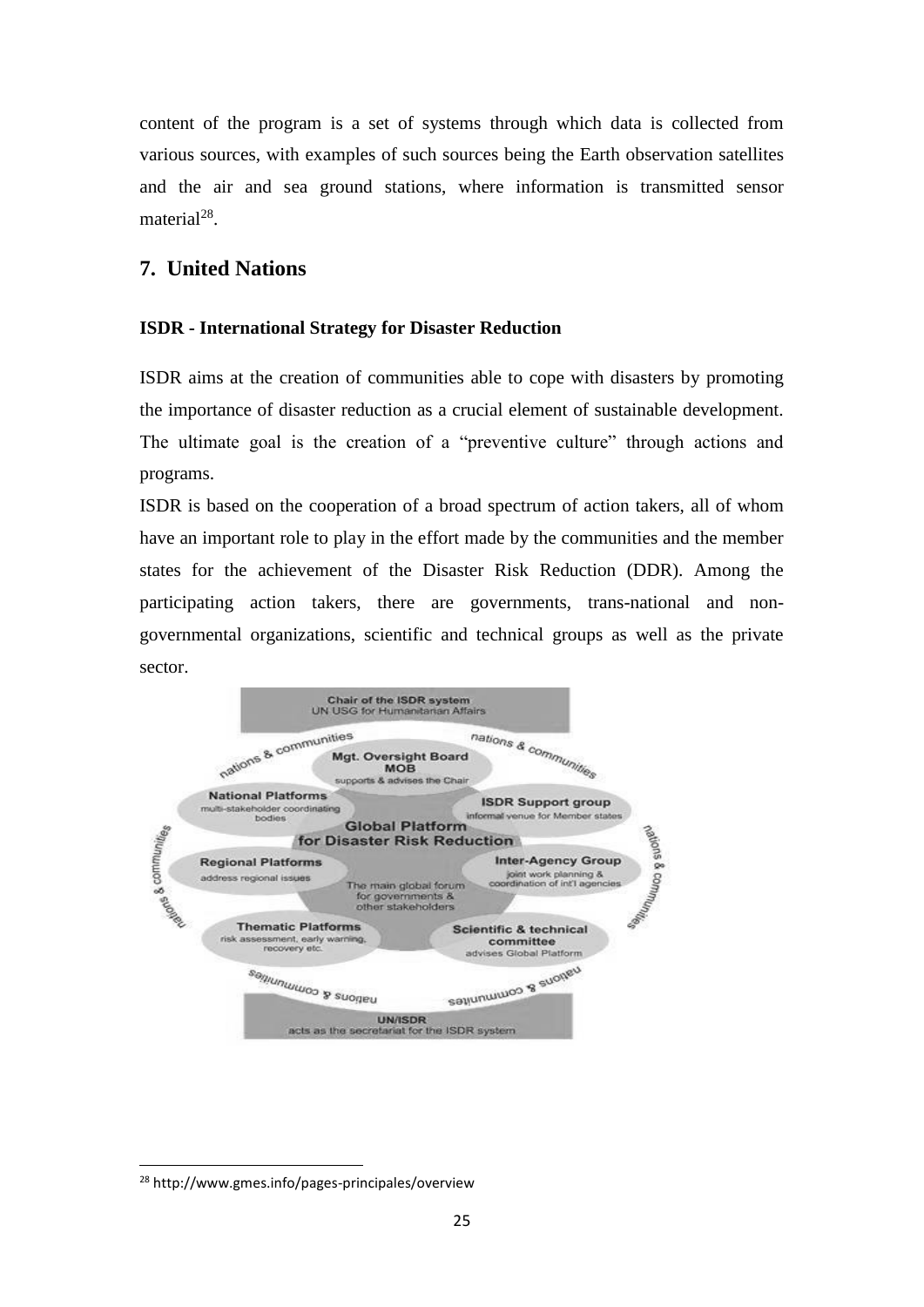#### **8. ΝΑΤO and European basic organizations**

The Civil Emergency Planning Committee (CEPC) is operating within the context of the political pillar of NATO; all the countries of the alliance are represented in it. The Euro Atlantic Partnership Countries (EAPC) are also participating in CEPC. In the context of CEPC are operating four sub-committees, which have been recently merged into each other and are the following:

- Civil Protection Group (CPG)
- Industrial Resources and Communications Services Group (IRCSG)
- Public Health and Food/ Water Group (PHFWG).

#### **9 . Hellenic-French Joint Working Group**

The term "**HE-FRA**" refers today to the widely known "Hellenic – France Joint Working Group for Civil Protection". For the time being, it aims, to start with, at enhancing the bilateral cooperation in forest firefighting. The two countries face every summer disastrous forest fires with common characteristics. The recognition of this common threat and the significant experience that has been accumulated in the past years through joint trainings but, mainly, through joint operations in the context of mutual assistance offered, has led the political leaders of the countries to the enhancement of this cooperation.

#### **10. Bilateral Agreements and Cooperation Protocols in Force** "**FIRE 5"**

Amsterdam Treat introduced in 1997 the term "enhanced cooperation", which is a tool that allows even to a restricted number of Member States to propose initiatives aiming at the seeking and development of actions in certain fields.

In February 2006, the national Civil Protection authorities of Italy, France, Portugal and Spain discussed on the meaning of the planning and implementation of joint actions to be taken in cases of natural disasters and emergencies emphasizing in the Mediterranean area.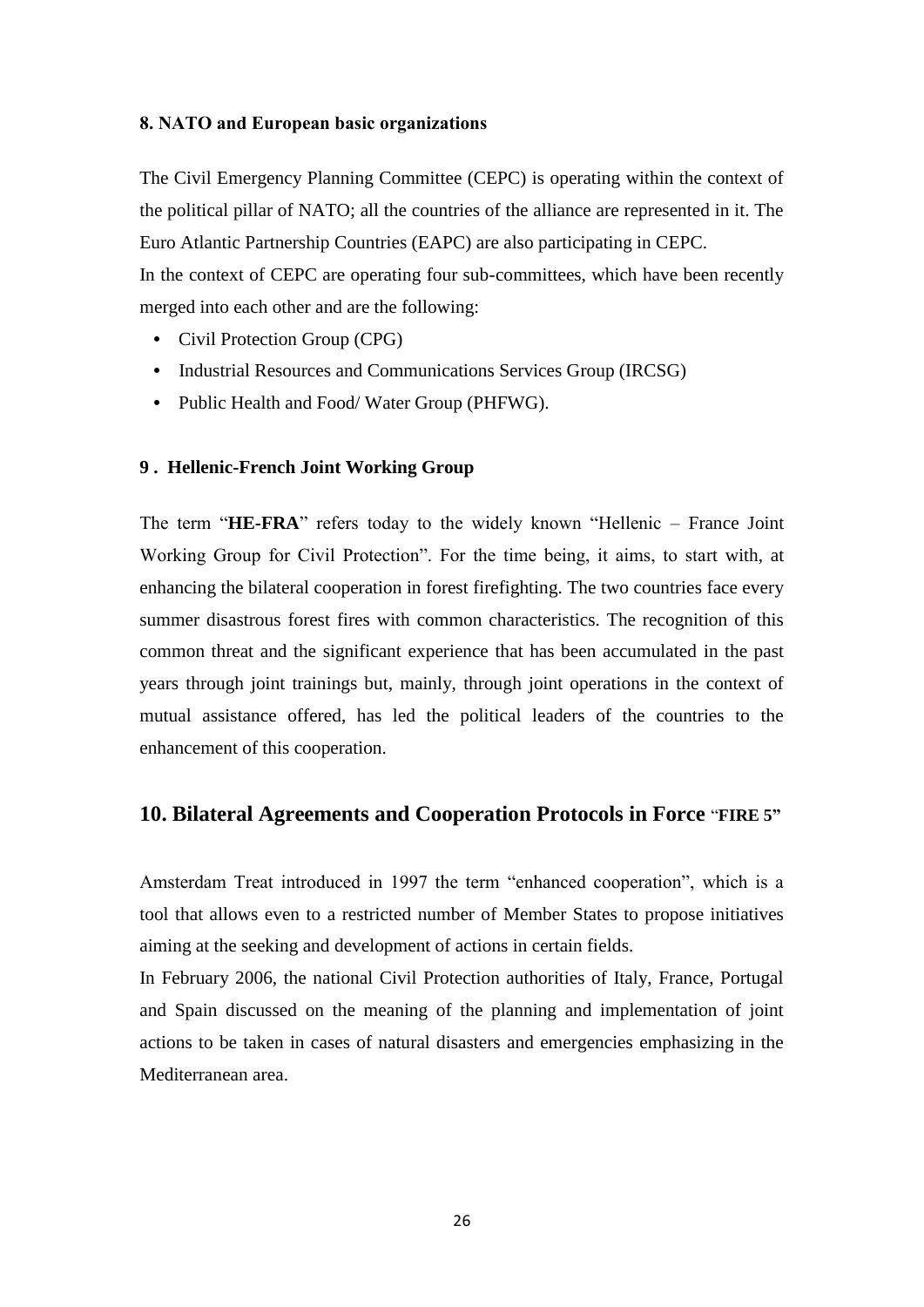### <span id="page-26-0"></span>**11. Civil Protection Bulgaria**

Bulgaria consists of 28 districts (oblasti, singular - oblast); Blagoevgrad, Burgas, Dobrich, Gabrovo, Khaskovo, Kurdzhali, Kyustendil, Lovech, Montana, Pazardzhik, Pernik, Pleven, Plovdiv, Razgrad, Ruse, Shumen, Silistra, Sliven, Smolyan, Sofia, Sofiya-Grad, Stara Zagora, Turgovishte, Varna, Veliko Turnovo, Vidin, Vratsa and Yambol. The heads (governors) of the administrative units (districts) are appointed by the national government.

According to the Act on Amendments and Supplements to the Ministry of the Interior Act, which has been in force since 24 November 2009, the Civil Protection Directorate-General (DG Fire Safety and Civil Protection) became part of the Ministry of the Interior (MoI) of the Republic of Bulgaria.

The DG Fire Safety and Civil Protection is a national specialised structure of the Ministry of the Interior responsible for performing tasks related to prevention and preparedness, management, reaction and recovery in case of natural and man-made disasters. At central administration level, the DG Fire Safety and Civil Protection – Ministry of the Interior is divided into three main departments:

# • **The Operational Activities Department, which includes:**

The Situation Centre Sector

The Space Monitoring Centre Sector

The Rescue and Urgent Emergency Recovery Activities Sector

The Communication and Information Systems Sector

The Crisis Management and Defence and Mobilisation Preparedness Sector

The International Cooperation Sector.

**The Prevention Activities Department, which includes:** The Engineering Protection Sector

The CBRN Protection Sector

The Preparedness for Disasters Protection Sector

The Recovery and Assistance Sector.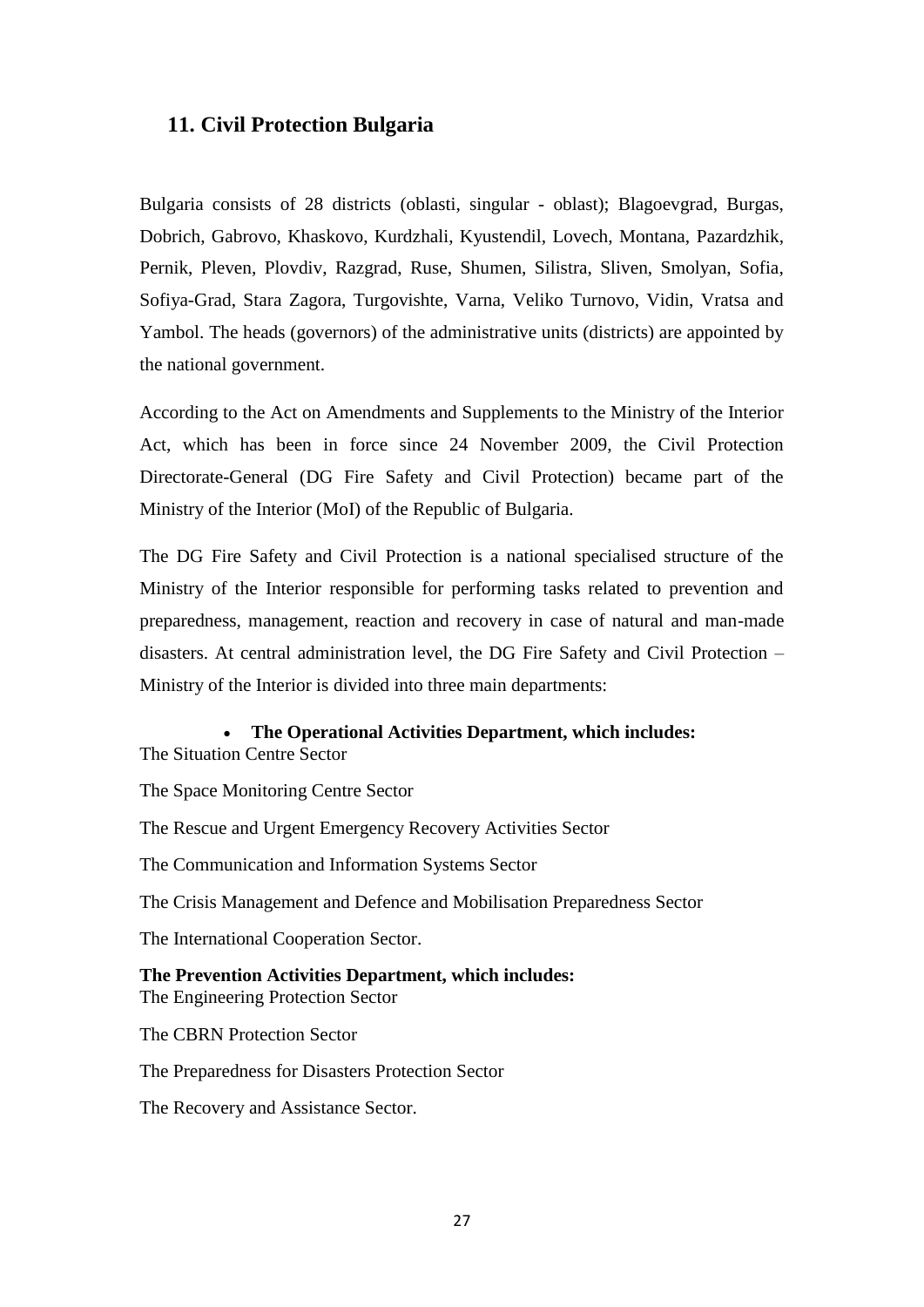#### **Organisational chart :**



#### **Regional agreements**

Disaster Prevention and Preparedness Initiative for SEE (DPPI SEE)

Civil-Military Emergency Planning Council for SEE (CMEP SEE)

Black Sea Initiative and Black Sea Economic Cooperation.

#### **Human and material resources**

About 1,550 people are employed full-time the DG Fire Safety and Civil Protection - MoI.Medium urban search and rescue module registered to the МІС 2 EADRU registered to the EARDCC

Rescue and emergency equipment for urban and CBRN search and rescue, and equipment for alpine and water search and rescue.

**Civil protection expenditures:** Approx. 0.27% of the GDP.

**Private sector** The DG Fire Safety and Civil Protection carries out methodological assistance in organising the training of the executive authorities and population.

**Volunteers** The DG Civil Protection keeps and updates registers of volunteers, volunteers' modulus and their trainers.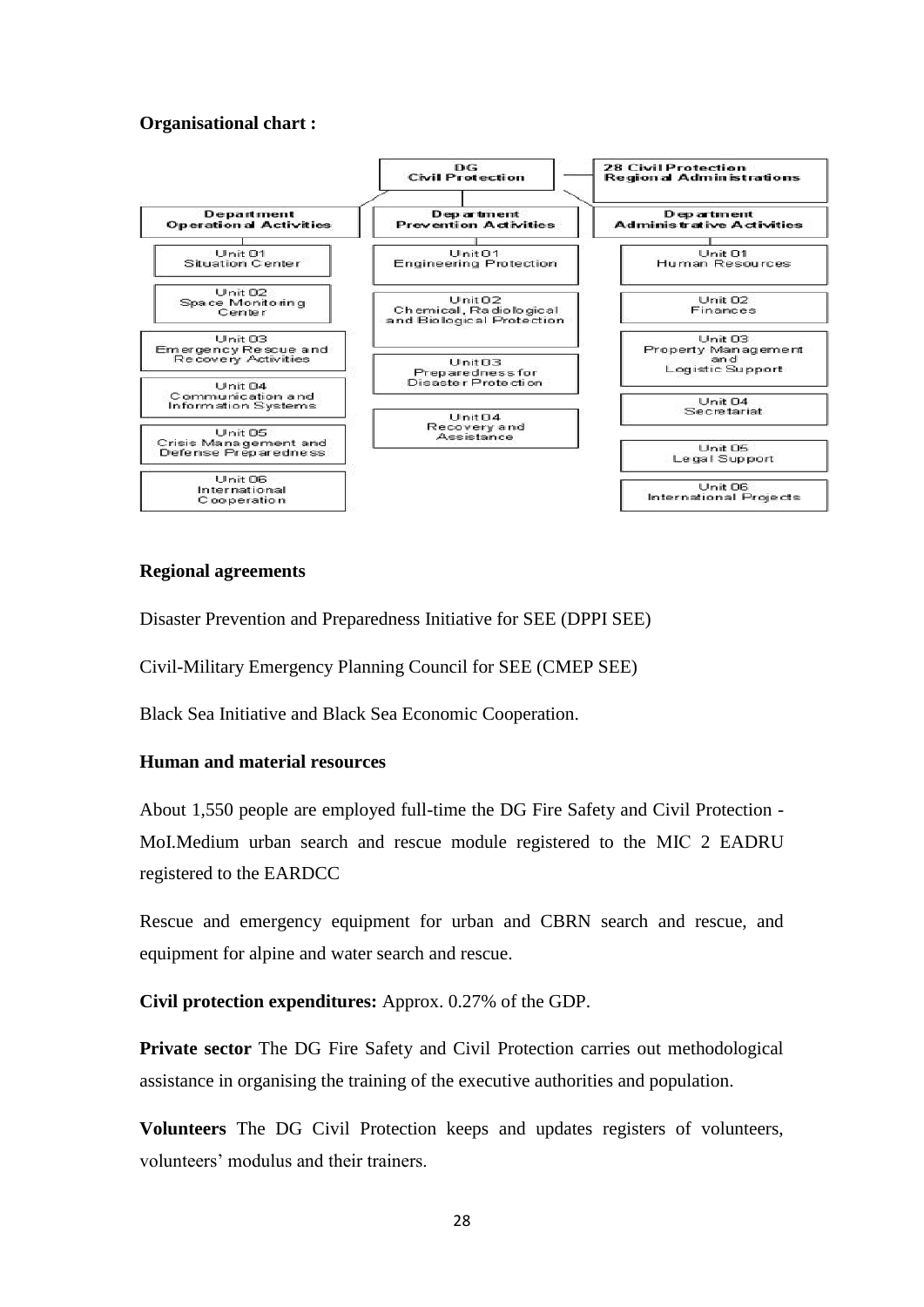### **Chapter 4**

### **The experience of communication and the media in Greece and the Balkan countries during the disasters**

### <span id="page-28-0"></span>*1. The development, improvement and establishment of a platform, within frameworks and standards of knowledge management systems for disaster and crisis risk*

According to the World Bank, data on risk assessment and assessment are developed by the international scientific community and are considered sophisticated and complex. It is difficult to disclose them by non-technical persons. Therefore, the World Bank has focused on developing a communication tool combining the results of the risk model with infrastructure assets and socio-economic data. Thus, this tool offers a significant number of data in an easily comprehensible form<sup>29</sup>.

Information technology and technologies are the same objective. The overall objective of this project is to identify, design and implement and simultaneously validate the architecture of a general system for generating data exchange used to manage events related to risks $^{30}$ .

#### <span id="page-28-1"></span>**2. Social media as useful information and communication tools in times of crisis**

Social media is a term that applies to blogs, blogs, forums, photo sharing, wikis, social networking, networking and other digital tools and applications to facilitate interactive communication and exchange of content between people, audience, audience and organizations. On the one hand, the use of social media serves immediate information and communication. On the other hand, social media serve to monitor issues and the environment, in order to obtain a coherent picture of a situation.

### <span id="page-28-2"></span>**3 . The availability of ICT technology and the communication of crises and disasters for vulnerable population groups**

**.** 

<sup>&</sup>lt;sup>29</sup> Anil Sinha: "Disaster Management in India-towards enhanced crisis preparedness and quick response", Ministry of Home Affairs, National Institute of Disaster Management 2006. <sup>30</sup> J. Rhyner: "ASSIST – Alpine Safety, Security & Informational Services and Technologies", in:

International Disaster and Risk Conference IDRC Davos 2006, Proceedings, Davos, Switzerland 2006.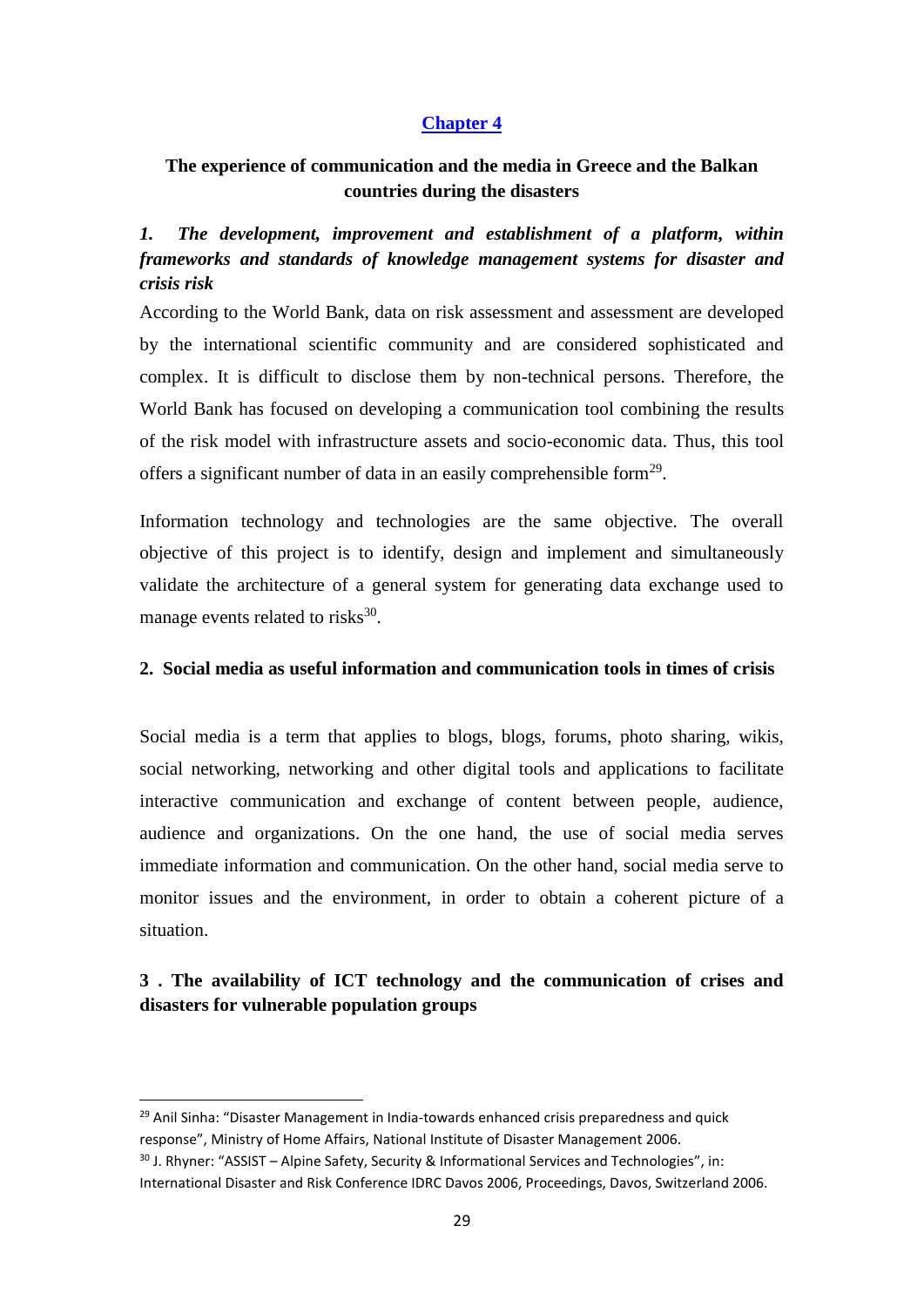ICTs raise issues of accessibility, exclusion and participation<sup>31</sup>. The question of marginalization, of course, mainly concerns vulnerable social groups of the population. Thus, people with physical disorders, such as deafness and blindness, receive communication and information in a variety of ways. Of course, ICT in crisis and disaster issues at the information level should also be addressed to these groups of society.

Because there is no cultural and personal awareness of existing alert systems, these alert messages are not properly suited to the recipients and thus can not achieve optimal impact and compliance. Thus, the choice of the alert tool must be related to the age of the recipient, the area of his residence and his national confidence<sup>32</sup>.

An example is coverage of the alert system, with remote regions having to benefit from technology. The increasing use of mobile telephony services is an important asset that should be used to alert citizens to a community $^{33}$ .

### <span id="page-29-0"></span>**4. European union emergency communication plan**

Crisis and what it includes, are considered as the basic reason for social inequalities and social constructive destructions. The proper and meanwhile effective hazard administration in case of emergencies could be achieved through qualitative communications and dialogues.

The project from various sources including telecommunication satellites, radar, telemetry, meteorology and remote sensing allows for early warning. So, people are given the chance to take strict measures, such as the use of telecommunications as a way of transferring the piece of information about the imminent danger in order to reduce the negative consequences of these risks.

 $\overline{a}$ 

<sup>31</sup> Zemp, 2010, id.

 $32$ U. Meissen, Dressel K., Klafft M., Párraga Niebla C.: "The future of alerting the public – discussion of human behavior, information expectations and technology use in an inter-cultural context", in: International Disaster and Risk Conference IDRC Davos 2012, Proceedings, Davos, Switzerland 2012. <sup>33</sup> Capistrano & Singh, 2012, id.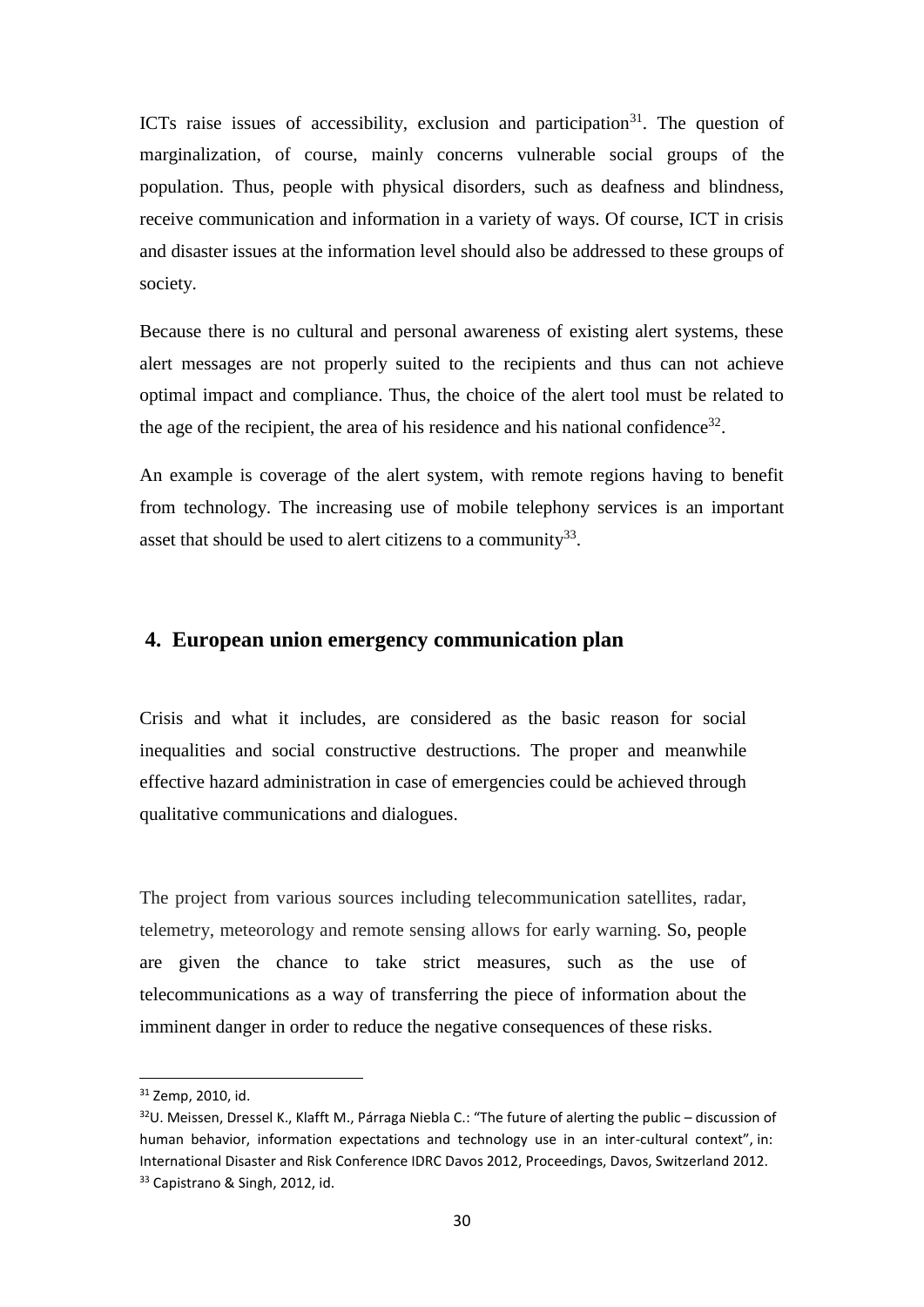The way in which basic communications are shared is something that characterizes to a large extent all kinds of disasters. The failure of telecommunication infrastructure, irrespective of its size, leads to avoiding loss of life and property damage, causing delays in dealing with emergencies and disaster relief efforts.

However, although the reliability and resilience of modern telecommunications networks in personal injury is increasing, the risk associated with communications failures is constantly undermined by the increasing dependence on these tools in emergency operations. Lastly, this report does not only focus on official communication channels but deals with the whole universe of telecoms infrastructure that plays a critical role in crisis communications

#### <span id="page-30-0"></span>**5. Alert protocol of the European Union**

Through the EU Civil Protection Mechanism, the European Commission has a major importance in coordinating reactions when various crises erupted in Europe and around the world. The Emergency Response Coordination Center closely monitors existing and potential crises throughout the day.

Policy and regulations are important elements of emergency communications planning and management. One of the main hindrances to effective establishment of telecommunications for disaster mitigation is the lack of a legal and regulatory regime. Before 2004, institutional frameworks and policies of regulatory commissions were far from incorporating contingency planning for disaster management.

The International Telecommunication Union (ITU) is looking at practical ways of helping countries ratify the Tampere Convention and is making an assessment on the implementation of this treaty . This will no doubt, help countries determine how best to smooth the rough edges of the implementation process so as to pave the way for a faster, unhindered, and effective deployment of telecommunications resources by all humanitarian actors before, during and after disasters strike.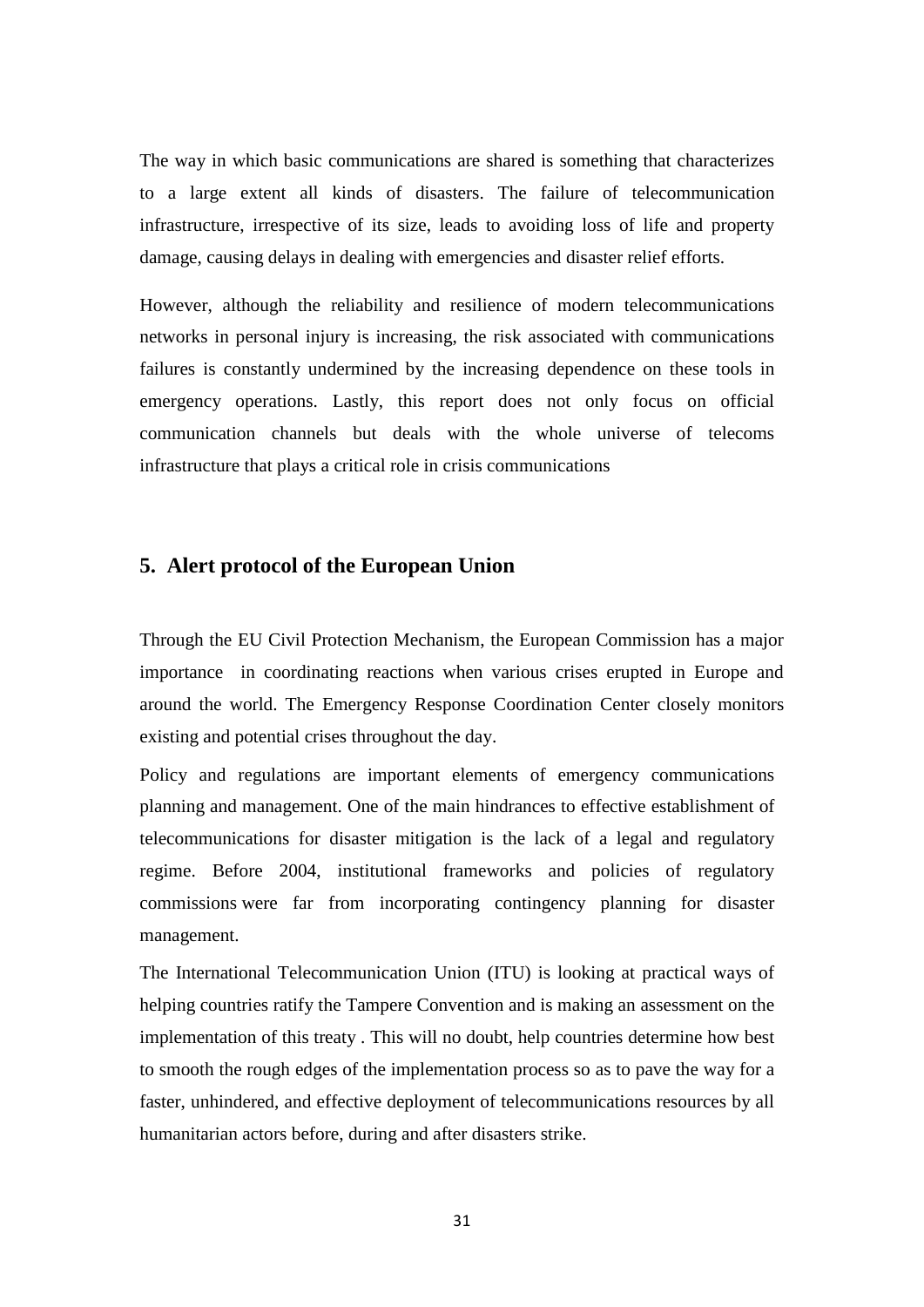#### **6. Emergency Communications for Disaster Preparedness**

The communication of warning message should inform what is happening, what it is relevant to that person, and what that person can do. It should be communicated in a clear, simple language and delivered with enough lead-time for the recipient to take any necessary action. Multiple communication channels are required by communities to ensure receipt of warning information from all levels of government structures.

There are two type of communication methods available for warning dissemination :

- (1) Mass notification methods and
- (2) Addressable notification methods.

Mass notification methods are not individually addressable and generally provide the same alert or message to everyone within a particular geographic area, regardless of level of individual risk. These include: outdoor systems – sirens, local sirens/ loud speakers, mobile electronic signs and mass broadcasting systems – conventional radio and television, cable television and **low power radio**.

Addressable notification methods are tailored and targets alerts and messages only to those at risk or to specific groups (such as emergency responders). Some latest addressable technologies are flexible enough to support many of the same functions of traditional mass notification systems. These include:

- Broadcasting systems – provincial radio broadcasting , amateur radio , VHF/HF radios , weather radio, micro phone, mosque, temple

- Telecommunication systems – telephone, fax, cellular mobile, Short Message Service, paging and tone-alert radio, internet, VoIP, and satellite .

- Inter personal communication – door-to-door, residential route-warning, etc.

Public networks, such as fixed line and mobile telephone system, are the basis of first responders. With involvement of partners from outside the immediate vicinity of an event, responsibilities and, thus, communication requirements shift to larger dimensions.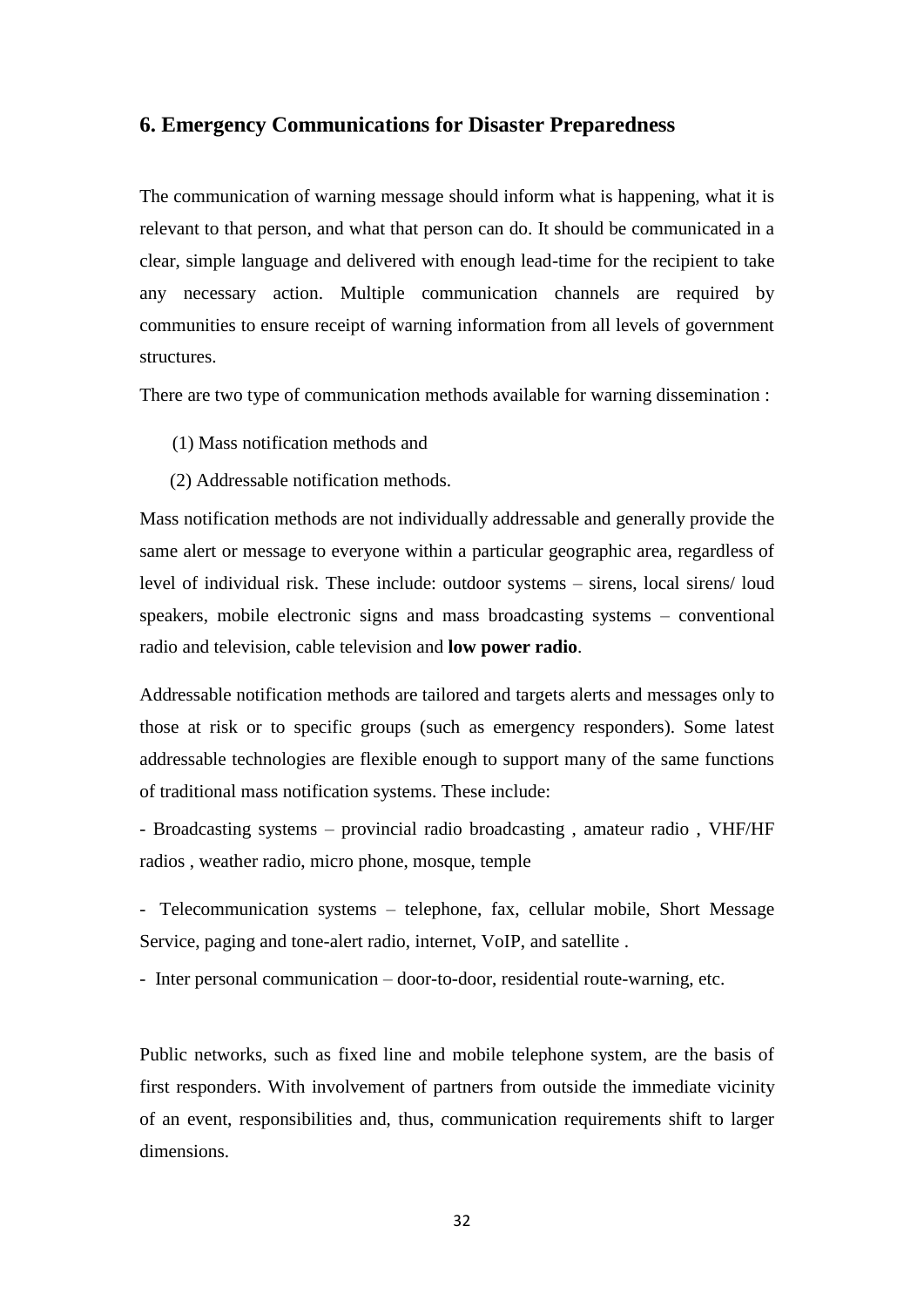In disaster prevention, the avoidance of hazards, telecommunications have a key role in the distribution of knowledge and in raising awareness . They are vital tools for day-to-day prevention and early warning. Preparedness to respond to emergencies is a task of institutional responders, commonly known as emergency services. Due to the character of such services, their telecommunication equipment and network can be expected to be in a permanent state of readiness.

Many countries have developed this kind of system in coping with disasters and emergency situations. Japan for example, a country with constant disaster threats is a good example of a country that has developed a robust prevention and mitigation system for disaster and emergency situations, demonstrating that investing in a good communication system is integral to providing accurate information during disaster emergencies .

### **Conclusions**

<span id="page-32-0"></span>In conclusion, experience with both natural and man-made disasters highlights the simple truth that communications are useful only to the extent that they are accessible and usable by people in communities at risk. During disaster events, many vulnerable communities are often cut off from national response systems due to lack of appropriate communications that should have been in place before a disaster occurs.

We have to remember that the effectiveness is partly reflective of preparedness. In this respect, training plays a critical role, no matter how sophisticated or robust the system. An effective notification system requires continuous public education and awareness of the purpose and capabilities of the system. Whatever existing communication methods are chosen for disaster management, all groups that are part of the disaster cycles should be involved in the planning, implementation and operation of their systems.

These investigations indicate that local radio plays a particularly critical role in a community-based response to a crisis. Disaster researchers often point out that all disasters are local in their impact, and that the first response to a crisis comes from the community itself.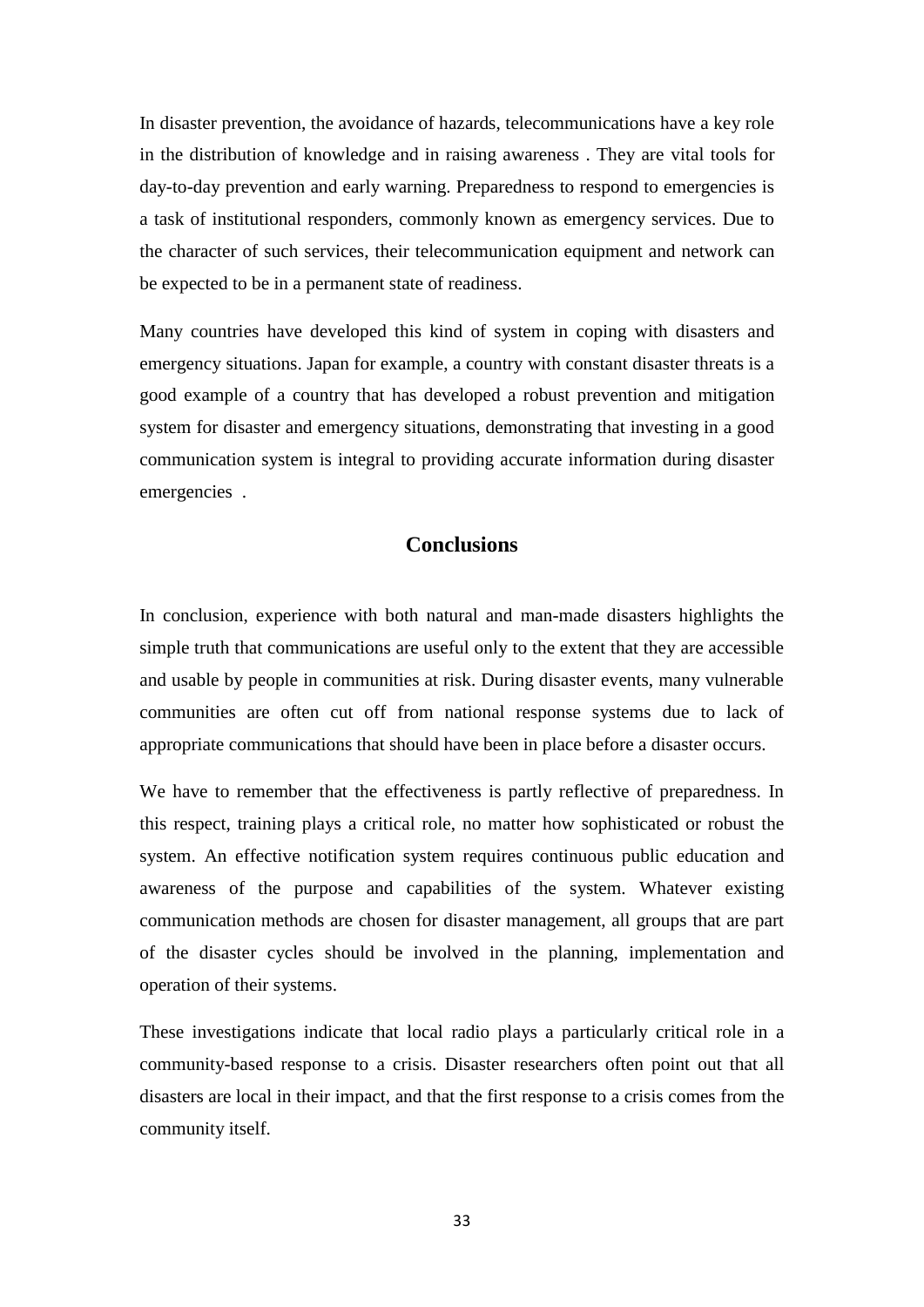Local radio stations, given their resilience, flexibility, and accessibility, play a critical role in informing the public, coordinating response, and reconstituting community connections. Moreover, the finding that smaller-market stations are more fully aware of and embrace that role is troublesome. Regardless, a battery-powered or hand-crack radio is an essential part of an emergency preparedness kit.

In general, science needs to develop more and strengthen multidisciplinary and multidisciplinary, such as social science, and address the issue of civil protection at local, national and international level. There is, therefore, a significant gap in knowledge and data management at national and regional level, so this gap needs to be improved. Of course, the growing presence of technology is a major challenge for many stakeholders to use it effectively in support of an integrated and adaptive approach to risk management.

There is talk of the question of reliability in the use of social media and communication media, with the majority of information being usually inaccurate and sometimes misleading their content before it is even evaluated. Mobile devices can play an important role and work at the same time in improving personal readiness and security. However, they still accept technical challenges and research deficiencies, with new trends and developments being promising. Research should assess the dynamics of social media and, in particular, its potential as an additional technical tool that helps to improve communication between the authorities and the entire population of the population and among themselves. In addition, the impact of professional communication on the border of language and behavior from the use of social media is great, characterized by the resilience that occurs due to the multiculturalism of modern societies, so the use of social media must be assessed and identified. This may contribute in the context of opportunities, challenges, limits to an optimal use of social media advocating for enhanced resilience.

The needs of each local community have been highlighted, for example the need for wider use of mobile satellite telecommunications technology. A broad coverage of these technologies can enable local communities to be fully or better equipped, so if they respond better to disasters. Amateur radio is a useful tool for communication in crises and disasters, especially for distant regions. There is also a need to increase the use of home radio, which is facilitated by positive modifications by amateurs.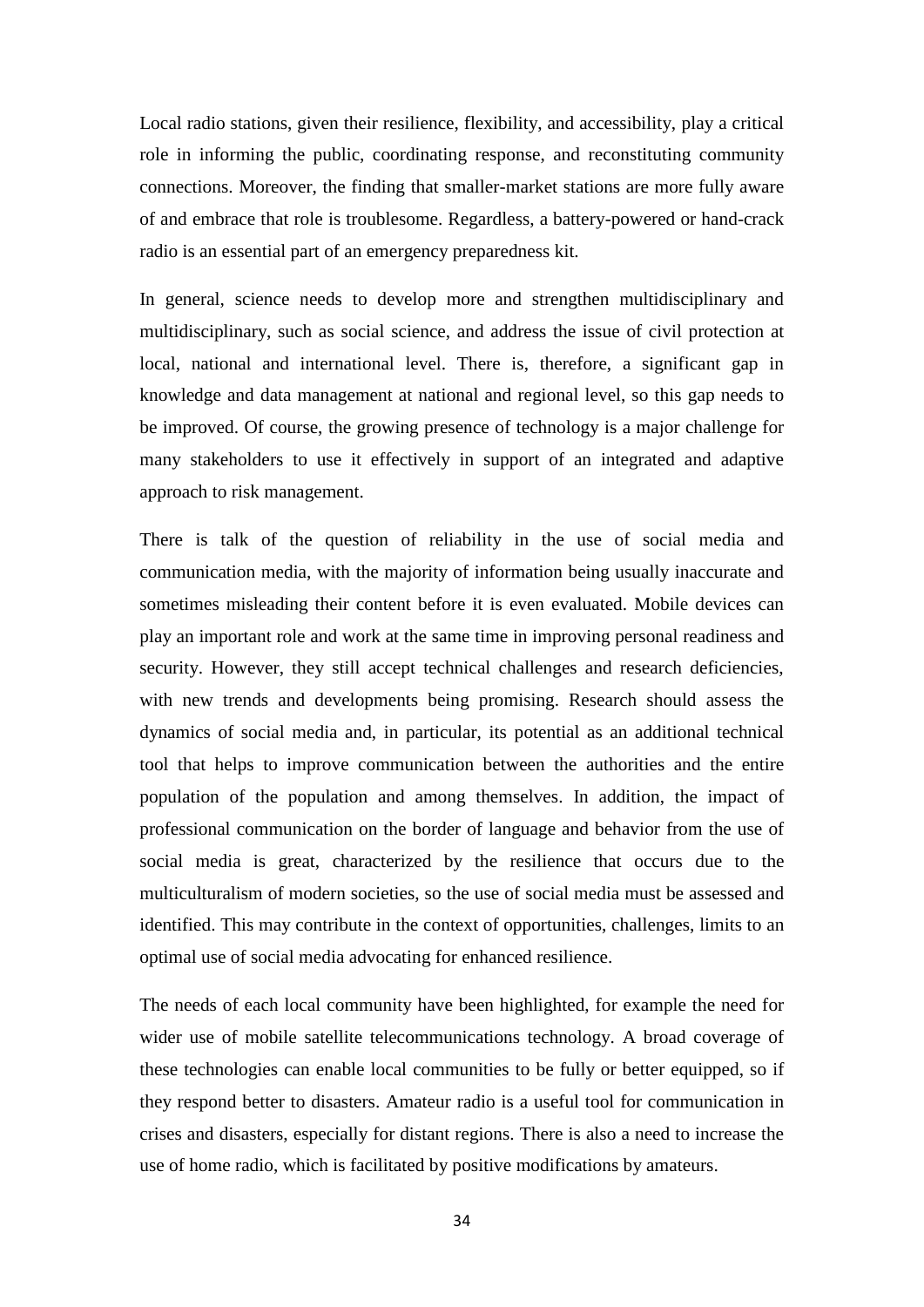When covering the alert system, remote areas must benefit from the technology. The growing use of mobile telephony services is an important asset that should be used to alert citizens to a community. In general, the challenge of addressing demographic change and the corresponding patterns of using methods and media about the way teams are dealt with must be addressed. New technologies offer many opportunities, keeping it simple, and using a warning message that effectively informs

It seems, therefore, that communication is influenced by a variety of factors. Information and information technology and availability make it possible to manage crises and disasters. In addition, supply with relevant and timely data and information may be converted into knowledge if such knowledge and lessons have been learned from past events and can not be stored and communicated in a correct manner. The result of this is the loss of information.

Consequently, communication management is a key factor in risk and crisis management and risk and crisis communication. New communication technologies give the possibility of a practical reduction in the risk of disasters and the crisis. Their strength and flexibility make them suitable for the administration and operation of control, dealing with situations and emergencies, enabling the exchange and generation of information on the state of disaster and crisis, so that the vulnerabilities systematically.

Furthermore, through ICT, there is the possibility of planning and completing and increasing missions, roles and workflows. In the modern world with the huge distribution of information material, vital information can be identified and filtered without influences.

The International Telecommunications Union (ITU) is examining practical ways to help countries ratify the Tampere Convention and make an assessment of the implementation of this Treaty. This will undoubtedly help countries determine the best way to smooth out the rough edges of the implementation process in order to pave the way for a faster, seamless and efficient development of telecommunication resources by all humanitarian actors before, during and after the strikes .

With regard to Emergency Communications for Disaster Preparedness, communication of the warning message should inform what is happening, what is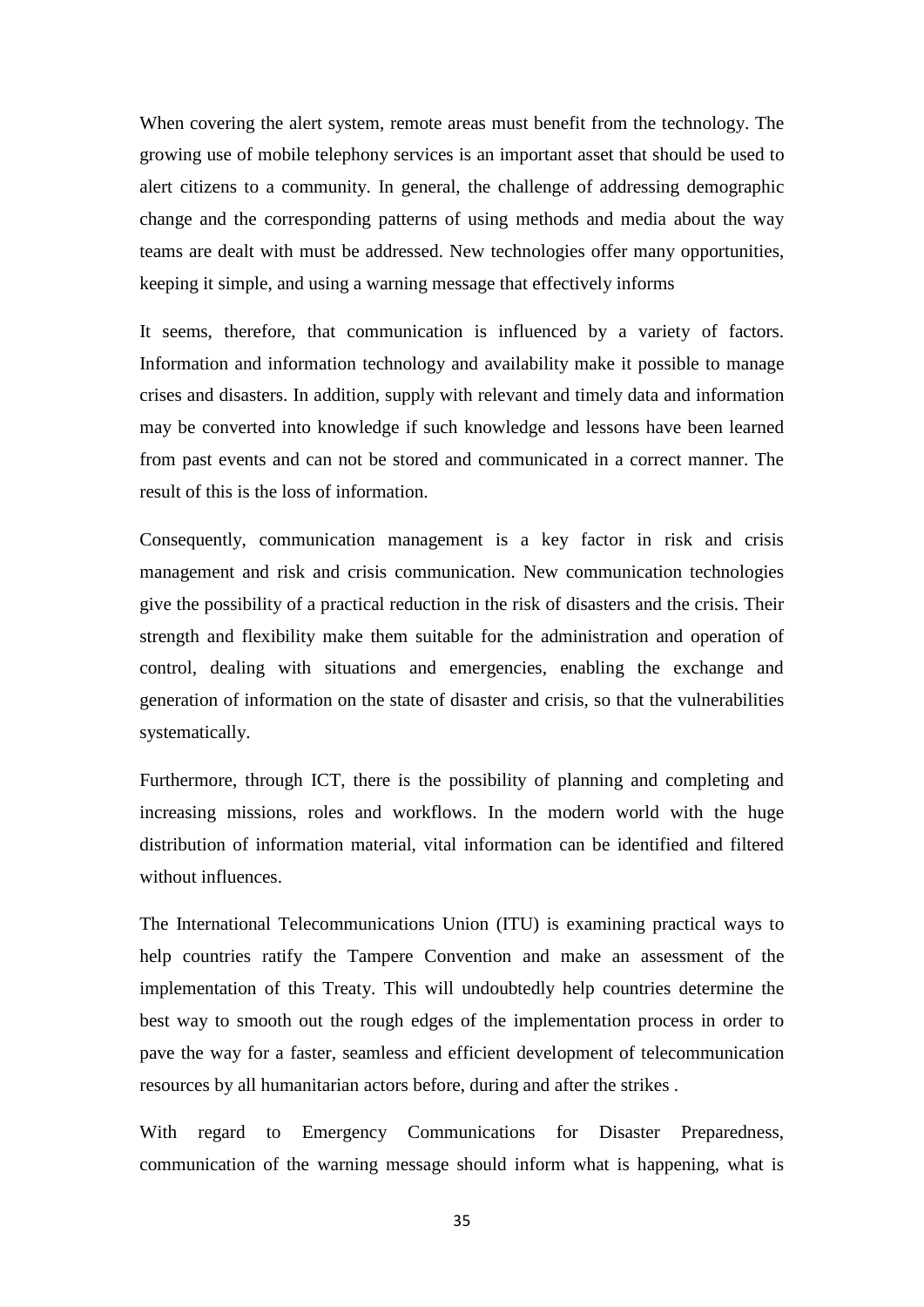relevant to this person and what this person can do. It should be communicated in clear and simple language and provided with sufficient time for the addressee to take the necessary measures. Many communication channels are required by communities to secure warning information from all levels of government structures.

Decision making in such unforeseen business conditions is a process involving many institutions, but private networks are needed.

Emergency Communications for Disaster Prevention is targeted at disaster prevention, avoiding disastrous risks, with telecommunications having a key and decisive role in knowledge sharing and awareness-raising. They are vital tools for daily prevention and early warning. Emergency preparedness is a task of institutional correspondents, commonly known as emergency services. Due to the nature of these services, the telecommunication equipment and their network are expected to be in a state of permanent readiness. One of the important aspects related to the prevention of disaster is a well-designed telecommunications network and an information system that is suited to dealing with chaotic situations during and after emergency disasters. Telecoms and computer facilities are the two most anticipated aspects to address disaster and emergency situations.

Finally, in Emerging Technologies and Trends, the two key areas of technology are the core network and the access network that includes interoperability.

#### **Contributing moments of dissertation work**

- Developing new models for local media/Television and Radio/ response during the emergency and crisis situations;
- Showing that communication management is a key factor in risk and crisis situations.New communication technologies give the possibility of a practical reduction in the risk of disasters and the crisis;
- Deep analysis of the level of media competency of government administration during the disaster situations in Greece and other Balkan countries;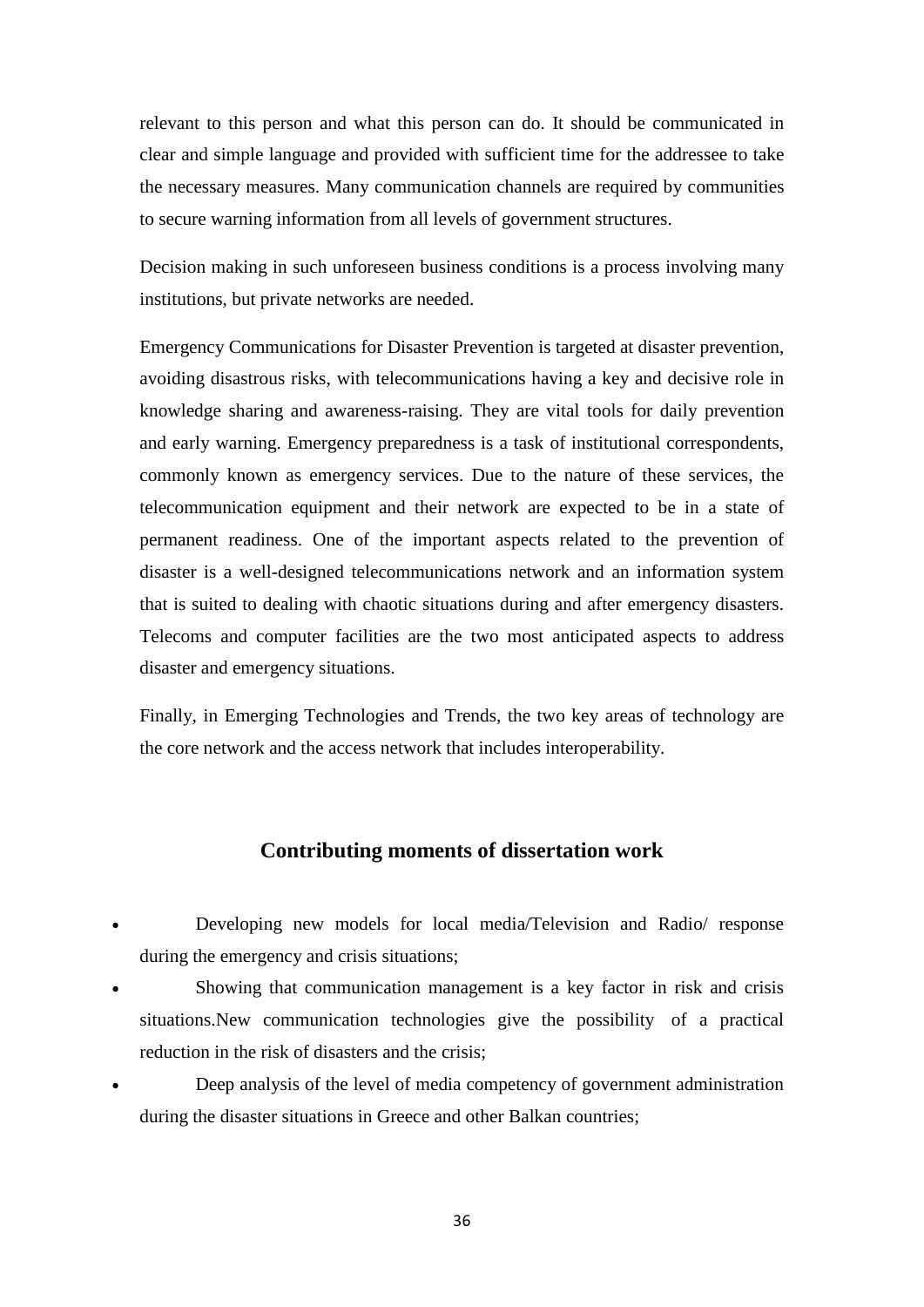As a result of studies in dissertation work I was received an important role as a representative of the Prefecture of Western Macedonia of Greece to the European Civil Protection Mechanism.

#### **List of publications related to the dissertation**

- 1) International conference of Civil Protection, Title of Presentation: "The Role of Media in Crisis Management " and publication page on 159, Year 2016 Alexandroupoli Greece . ISBN : 978-960-89345-7-3 <https://safegreece.org/images/pdfs/2016/SafeEvros2016-proceedings.pdf>
- 2) International conference of Civil Protection, Title of Presentation: "communication crises management: The Role of Media" Program on page 7, Year 2015 Crete Greece . [http://www.safechania2015.tuc.gr/fileadmin/users\\_data/safechania/\\_uploads/F](http://www.safechania2015.tuc.gr/fileadmin/users_data/safechania/_uploads/Final_Program_10d.pdf) [inal\\_Program\\_10d.pdf](http://www.safechania2015.tuc.gr/fileadmin/users_data/safechania/_uploads/Final_Program_10d.pdf)
- 3) International conference of Civil Protection, Title of Presentation: "The Role of Media in Crisis Management " and publication page 31, Year 2017 Athens Greece .

<http://safeathens.gr/files/Safe%20Athens%20program-final.pdf>

- 4) Publication 'Media and Journalism rules 'pages 171 -182 National Library of Greece ISBN 978-618-82289-0-0
- 5) Scientific Article «*The Role of Media in Disaster and Emergency Communication Model*s» [http://ebox.nbu.bg/mascom18/view\\_lesson.php?id=15](http://ebox.nbu.bg/mascom18/view_lesson.php?id=15)
- 6) Scientific Article «*The experience of communication and media in Greece and the Balkan countries during the disasters*» [https://safegreece.org/index.php/blog-eng/181-the-experience-of-media](https://safegreece.org/index.php/blog-eng/181-the-experience-of-media-communication-in-greece-and-the-balkan-countries-during-the-disasters)[communication-in-greece-and-the-balkan-countries-during-the-disasters](https://safegreece.org/index.php/blog-eng/181-the-experience-of-media-communication-in-greece-and-the-balkan-countries-during-the-disasters)
- 7) Scientific Article "*The Role of media during a crisis Radio: The parameter of Analog broadcasting Vs Digital broadcasting*" ISSN 1310-8670 <http://ebox.nbu.bg/mascom16/articles.php>